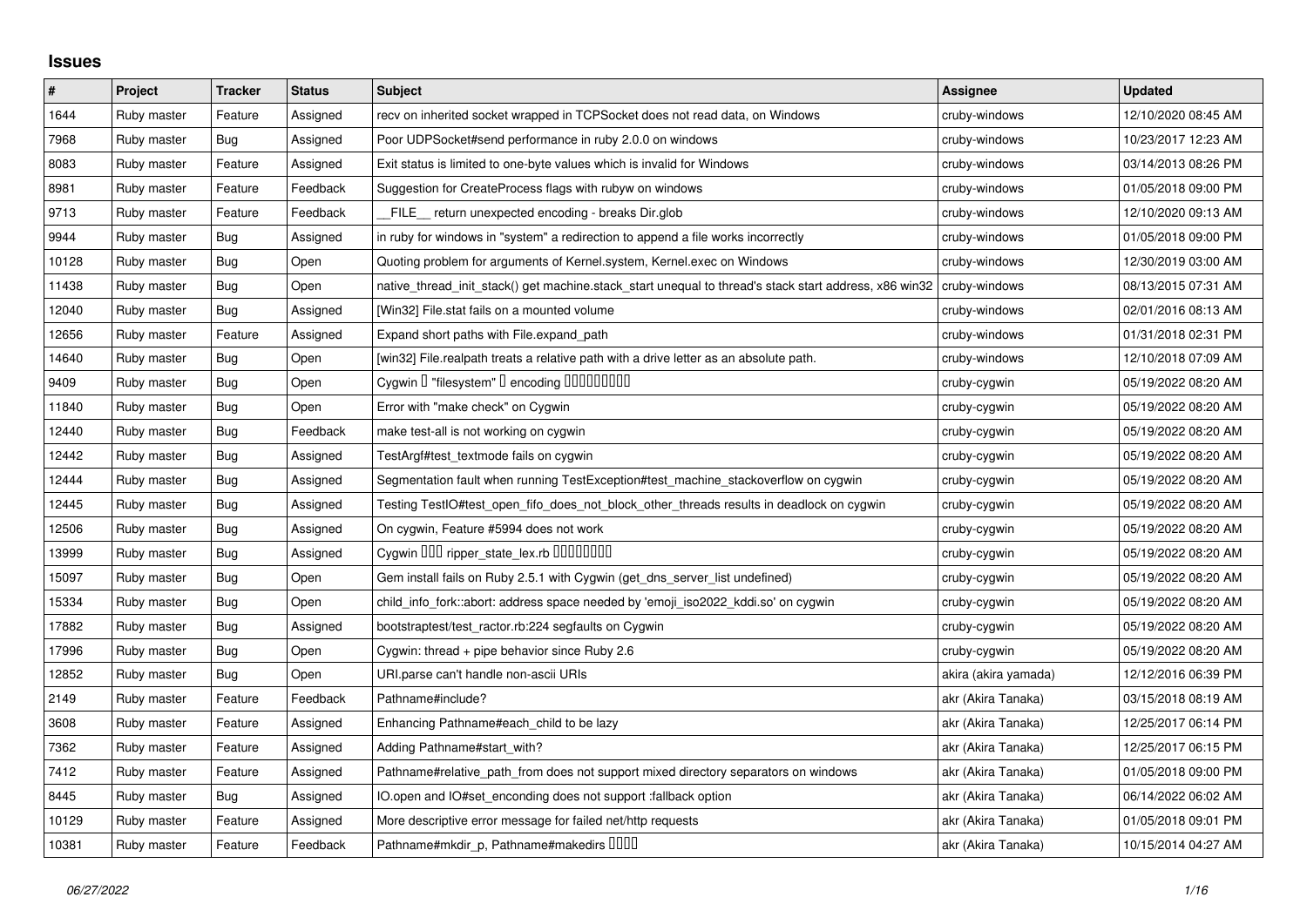| $\vert$ # | Project     | <b>Tracker</b> | <b>Status</b> | <b>Subject</b>                                                                              | <b>Assignee</b>                     | <b>Updated</b>      |
|-----------|-------------|----------------|---------------|---------------------------------------------------------------------------------------------|-------------------------------------|---------------------|
| 10459     | Ruby master | Feature        | Assigned      | [PATCH] rfc3339 method for Time                                                             | akr (Akira Tanaka)                  | 05/21/2015 08:14 AM |
| 10580     | Ruby master | <b>Bug</b>     | Open          | TestProcess#test_deadlock_by_signal_at_forking fails on ARM                                 | akr (Akira Tanaka)                  | 12/30/2019 03:00 AM |
| 10637     | Ruby master | Feature        | Assigned      | Puppet orchestration on vagrant fails with Error: Non-HTTP proxy URI                        | akr (Akira Tanaka)                  | 09/23/2020 10:23 PM |
| 11139     | Ruby master | Feature        | Feedback      | [PATCH] socket: support accept `sock_nonblock: (true false)'                                | akr (Akira Tanaka)                  | 07/02/2015 01:30 AM |
| 11312     | Ruby master | Feature        | Open          | Add Resolv::DNS::Resource::IN::SPF                                                          | akr (Akira Tanaka)                  | 07/01/2015 03:26 AM |
| 11322     | Ruby master | Feature        | Assigned      | OpenUri: RuntimeError: HTTP redirection loop                                                | akr (Akira Tanaka)                  | 11/13/2020 03:52 AM |
| 12497     | Ruby master | Feature        | Assigned      | GMP version of divmod may be slower                                                         | akr (Akira Tanaka)                  | 08/10/2016 03:11 AM |
| 13047     | Ruby master | Feature        | Assigned      | Use String literal instead of `String#+` for multiline pretty-printing of multiline strings | akr (Akira Tanaka)                  | 02/22/2017 07:09 AM |
| 13385     | Ruby master | Feature        | Open          | [PATCH] Make Resolv::DNS::Name validation similar to host and dig commands                  | akr (Akira Tanaka)                  | 06/16/2017 08:04 AM |
| 13513     | Ruby master | <b>Bug</b>     | Assigned      | Resolv::DNS::Message.decode hangs after detecting truncation in UDP messages                | akr (Akira Tanaka)                  | 03/08/2021 11:35 PM |
| 14066     | Ruby master | Feature        | Assigned      | Add CAA DNS RR on Resolv                                                                    | akr (Akira Tanaka)                  | 11/10/2017 06:50 AM |
| 14922     | Ruby master | Feature        | Assigned      | Resolv getaddresses ignores AAAA records for IPv6                                           | akr (Akira Tanaka)                  | 11/13/2020 04:01 AM |
| 16937     | Ruby master | Feature        | Assigned      | Add DNS over HTTP to Resolv                                                                 | akr (Akira Tanaka)                  | 12/10/2020 09:15 AM |
| 16985     | Ruby master | Feature        | Open          | Improve `pp` for `Hash` and `String`                                                        | akr (Akira Tanaka)                  | 06/26/2020 09:51 AM |
| 17154     | Ruby master | Misc           | Open          | Update Pathname Documentation to Clarify Expected Behavior                                  | akr (Akira Tanaka)                  | 09/05/2020 01:18 PM |
| 17173     | Ruby master | Feature        | Open          | open-uri I ciphers IIIIIIII                                                                 | akr (Akira Tanaka)                  | 09/25/2020 09:17 AM |
| 17294     | Ruby master | Feature        | Assigned      | Feature: Allow method chaining with Pathname#mkpath Pathname#rmtree                         | akr (Akira Tanaka)                  | 08/30/2021 06:52 AM |
| 17295     | Ruby master | Feature        | Assigned      | Feature: Create a directory and file with Pathname#touch                                    | akr (Akira Tanaka)                  | 09/28/2021 01:20 AM |
| 17296     | Ruby master | Feature        | Assigned      | Feature: Pathname#chmod use FileUtils.chmod instead of File                                 | akr (Akira Tanaka)                  | 08/30/2021 06:51 AM |
| 17297     | Ruby master | Feature        | Assigned      | Feature: Introduce Pathname.mktmpdir                                                        | akr (Akira Tanaka)                  | 08/30/2021 06:51 AM |
| 17473     | Ruby master | Feature        | Open          | Make Pathname to embedded class of Ruby                                                     | akr (Akira Tanaka)                  | 01/07/2022 09:25 AM |
| 17569     | Ruby master | Misc           | Open          | uri lib maintainership                                                                      | akr (Akira Tanaka)                  | 01/23/2021 10:42 AM |
| 18450     | Ruby master | Feature        | Assigned      | Force break in prettyprint                                                                  | akr (Akira Tanaka)                  | 12/29/2021 02:02 PM |
| 18651     | Ruby master | <b>Bug</b>     | Open          | oob access in CP51932 -> CP50220 transcoder                                                 | akr (Akira Tanaka)                  | 03/23/2022 01:17 PM |
| 18654     | Ruby master | Feature        | Open          | Enhancements to prettyprint                                                                 | akr (Akira Tanaka)                  | 05/12/2022 01:44 PM |
| 13604     | Ruby master | Feature        | Assigned      | Exposing alternative interface of readline                                                  | aycabta (aycabta.)                  | 01/20/2020 05:34 AM |
| 14917     | Ruby master | Misc           | Assigned      | Add RDoc documents to tar ball                                                              | aycabta (aycabta.)                  | 07/21/2018 09:29 AM |
| 15371     | Ruby master | Feature        | Assigned      | IRB with ARGV                                                                               | aycabta (aycabta .)                 | 02/14/2020 11:35 AM |
| 18459     | Ruby master | Feature        | Assigned      | IRB autocomplete dropdown colour options                                                    | aycabta (aycabta .)                 | 01/05/2022 02:15 AM |
| 9507      | Ruby master | Bug            | Open          | Ruby 2.1.0 is broken on ARMv5: tried to create Proc object without a block                  | charliesome (Charlie<br>Somerville) | 01/05/2018 09:00 PM |
| 10065     | Ruby master | Feature        | Feedback      | Make `gem env` command output valid YAML                                                    | drbrain (Eric Hodel)                | 07/20/2014 10:54 PM |
| 6351      | Ruby master | Bug            | Assigned      | transcode table generator does not support multi characters of Unicode                      | duerst (Martin Dürst)               | 12/25/2017 06:15 PM |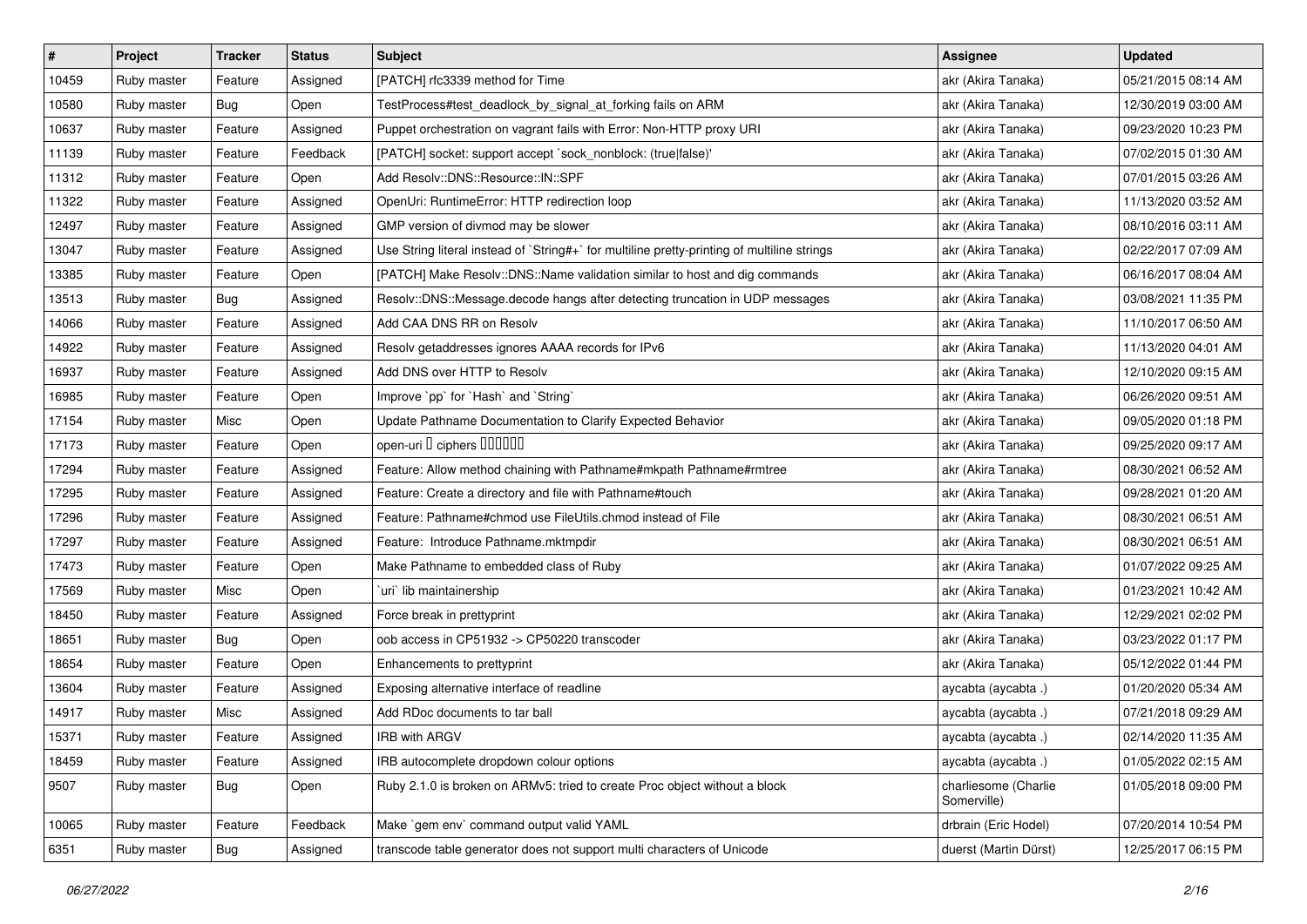| $\vert$ # | Project     | <b>Tracker</b> | <b>Status</b> | <b>Subject</b>                                                                                              | <b>Assignee</b>                   | <b>Updated</b>      |
|-----------|-------------|----------------|---------------|-------------------------------------------------------------------------------------------------------------|-----------------------------------|---------------------|
| 7742      | Ruby master | <b>Bug</b>     | Open          | System encoding (Windows-1258) is not recognized by Ruby to convert back to UTF-8                           | duerst (Martin Dürst)             | 12/25/2017 06:15 PM |
| 13671     | Ruby master | Bug            | Assigned      | Regexp with lookbehind and case-insensitivity raises RegexpError only on strings with certain<br>characters | duerst (Martin Dürst)             | 11/30/2021 04:42 AM |
| 16842     | Ruby master | <b>Bug</b>     | Assigned      | inspect` prints the UTF-8 character U+0085 (NEXT LINE) verbatim even though it is not printable             | duerst (Martin Dürst)             | 02/26/2021 05:43 AM |
| 17400     | Ruby master | <b>Bug</b>     | Open          | Incorrect character downcase for Greek Sigma                                                                | duerst (Martin Dürst)             | 12/17/2020 06:56 AM |
| 18337     | Ruby master | Bug            | Assigned      | Ruby allows zero-width characters in identifiers                                                            | duerst (Martin Dürst)             | 11/24/2021 09:13 AM |
| 18601     | Ruby master | Bug            | Open          | Invalid byte sequences in Big5 encodings                                                                    | duerst (Martin Dürst)             | 02/23/2022 07:59 AM |
| 18639     | Ruby master | Feature        | Open          | Update Unicode data to Unicode Version 15.0.0                                                               | duerst (Martin Dürst)             | 03/22/2022 07:38 PM |
| 2631      | Ruby master | Feature        | Assigned      | Allow IO#reopen to take a block                                                                             | Glass_saga (Masaki<br>Matsushita) | 05/24/2018 01:22 PM |
| 7148      | Ruby master | Feature        | Assigned      | Improved Tempfile w/o DelegateClass                                                                         | Glass_saga (Masaki<br>Matsushita) | 03/27/2019 09:51 AM |
| 13696     | Ruby master | Feature        | Open          | Add exchange and noreplace options to File.rename                                                           | Glass_saga (Masaki<br>Matsushita) | 12/01/2017 04:34 PM |
| 15628     | Ruby master | Feature        | Assigned      | init_inetsock_internal should fallback to IPv4 if IPv6 is unreachable                                       | Glass_saga (Masaki<br>Matsushita) | 09/25/2020 05:42 AM |
| 16476     | Ruby master | Feature        | Open          | Socket.getaddrinfo cannot be interrupted by Timeout.timeout                                                 | Glass_saga (Masaki<br>Matsushita) | 06/16/2022 01:08 AM |
| 17525     | Ruby master | Feature        | Open          | Implement Happy Eyeballs Version 2 (RFC8305) in Socket.tcp                                                  | Glass_saga (Masaki<br>Matsushita) | 06/16/2022 01:08 AM |
| 15408     | Ruby master | Feature        | Open          | Deprecate object_id and _id2ref                                                                             | headius (Charles Nutter)          | 03/19/2019 04:02 PM |
| 5617      | Ruby master | Feature        | Assigned      | Allow install RubyGems into dediceted directory                                                             | hsbt (Hiroshi SHIBATA)            | 05/16/2018 09:15 AM |
| 6590      | Ruby master | Feature        | Assigned      | Dealing with bigdecimal, etc gems in JRuby                                                                  | hsbt (Hiroshi SHIBATA)            | 05/15/2019 08:33 PM |
| 9366      | Ruby master | Bug            | Assigned      | "make -j32 check TESTS=-j32" occasionally fails on rubygems/specification                                   | hsbt (Hiroshi SHIBATA)            | 07/26/2018 02:13 AM |
| 10213     | Ruby master | <b>Bug</b>     | Feedback      | bundled gems ignored by make install                                                                        | hsbt (Hiroshi SHIBATA)            | 06/10/2022 09:55 AM |
| 10919     | Ruby master | <b>Bug</b>     | Assigned      | [gem install] installs multipe platforms                                                                    | hsbt (Hiroshi SHIBATA)            | 07/30/2019 07:44 AM |
| 12639     | Ruby master | Feature        | Assigned      | Speed up require in RubyGems by 5x                                                                          | hsbt (Hiroshi SHIBATA)            | 07/26/2018 02:12 AM |
| 13508     | Ruby master | Feature        | Assigned      | How remove/refactor code related mathn library.                                                             | hsbt (Hiroshi SHIBATA)            | 12/25/2017 06:15 PM |
| 13534     | Ruby master | Feature        | Assigned      | Checking installation results of default gems                                                               | hsbt (Hiroshi SHIBATA)            | 07/26/2018 02:16 AM |
| 14679     | Ruby master | <b>Bug</b>     | Assigned      | StdLib gems should properly specify their dependencies                                                      | hsbt (Hiroshi SHIBATA)            | 04/11/2018 01:14 PM |
| 14737     | Ruby master | Feature        | Assigned      | Split default gems into separate directory structure                                                        | hsbt (Hiroshi SHIBATA)            | 09/02/2020 06:00 PM |
| 15486     | Ruby master | Misc           | Feedback      | Default gems README.md                                                                                      | hsbt (Hiroshi SHIBATA)            | 03/11/2019 12:19 PM |
| 15487     | Ruby master | Misc           | Assigned      | Clarify default gems maintanance policy                                                                     | hsbt (Hiroshi SHIBATA)            | 12/30/2018 08:42 PM |
| 15550     | Ruby master | Bug            | Assigned      | Windows - gem bin files - can't run from bash shell                                                         | hsbt (Hiroshi SHIBATA)            | 03/20/2019 01:05 AM |
| 16012     | Ruby master | Feature        | Assigned      | Add a (small) test-install suite?                                                                           | hsbt (Hiroshi SHIBATA)            | 07/30/2019 08:13 AM |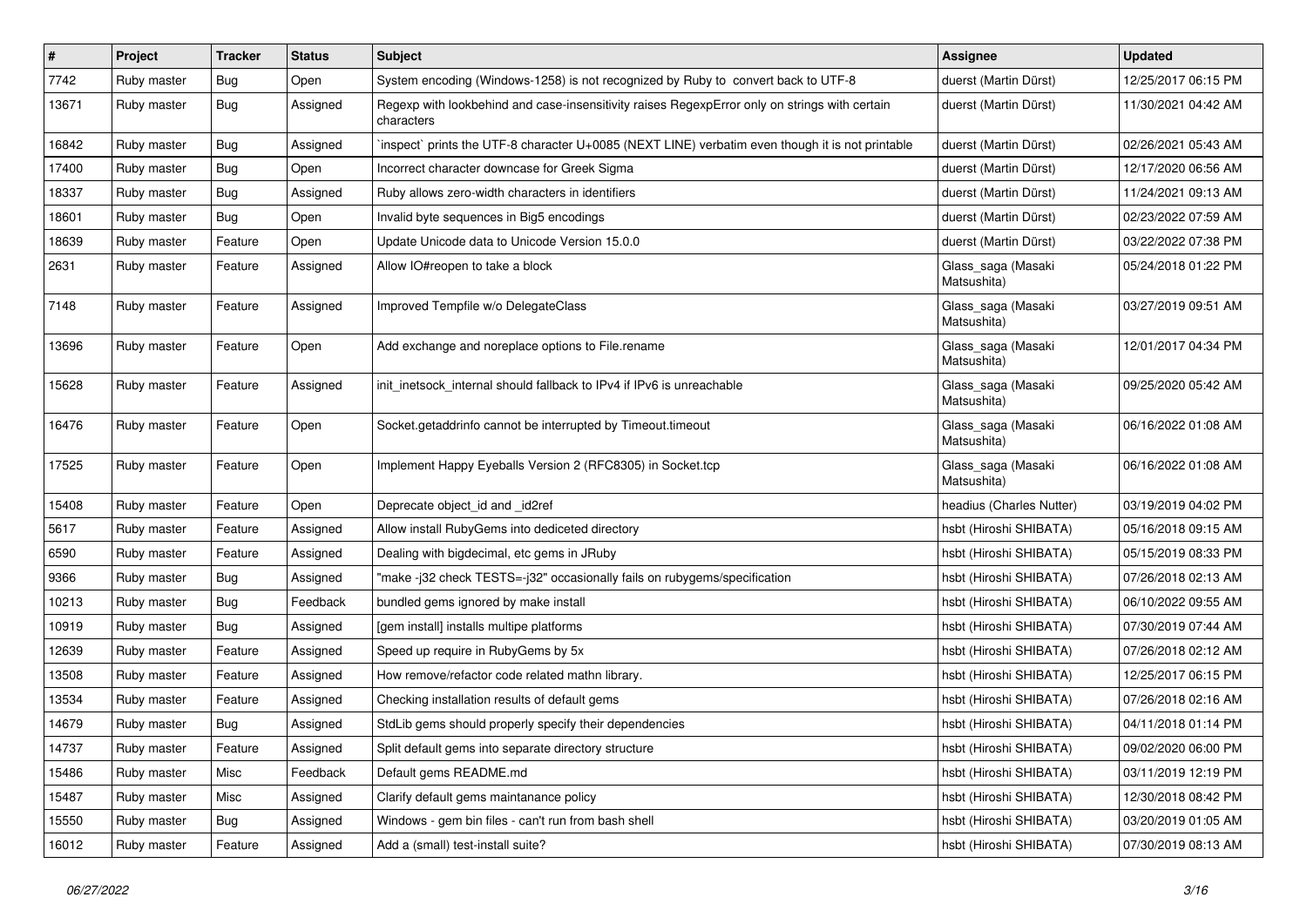| #     | Project     | <b>Tracker</b> | <b>Status</b> | <b>Subject</b>                                                                                                                                                      | <b>Assignee</b>             | <b>Updated</b>      |
|-------|-------------|----------------|---------------|---------------------------------------------------------------------------------------------------------------------------------------------------------------------|-----------------------------|---------------------|
| 16013 | Ruby master | Misc           | Feedback      | Bundler                                                                                                                                                             | hsbt (Hiroshi SHIBATA)      | 10/17/2019 05:20 PM |
| 16951 | Ruby master | <b>Bug</b>     | Assigned      | Consistently referer dependencies                                                                                                                                   | hsbt (Hiroshi SHIBATA)      | 06/17/2021 06:15 AM |
| 16963 | Ruby master | Feature        | Assigned      | Remove English.rb from Ruby 2.8/3.0                                                                                                                                 | hsbt (Hiroshi SHIBATA)      | 06/19/2020 09:48 AM |
| 18068 | Ruby master | Misc           | Open          | Silence LoadError only if it is for rubygems itself                                                                                                                 | hsbt (Hiroshi SHIBATA)      | 08/08/2021 02:21 PM |
| 18169 | Ruby master | <b>Bug</b>     | Assigned      | Local copies of gemified libraries are being released out of sync with their gems                                                                                   | hsbt (Hiroshi SHIBATA)      | 02/25/2022 05:40 PM |
| 18355 | Ruby master | <b>Bug</b>     | Assigned      | require("pathname") within rack application chnages behaviors of Pathname methods, such as<br>absolute?(), when there are two versions of 'pathname' gem installed. | hsbt (Hiroshi SHIBATA)      | 11/30/2021 08:01 AM |
| 18381 | Ruby master | Bug            | Assigned      | Default vs Bundled gems                                                                                                                                             | hsbt (Hiroshi SHIBATA)      | 12/15/2021 11:09 AM |
| 18567 | Ruby master | Bug            | Open          | Depending on default gems in stdlib gems when not needed considered harmful                                                                                         | hsbt (Hiroshi SHIBATA)      | 04/21/2022 04:45 PM |
| 18571 | Ruby master | Feature        | Assigned      | Removed the bundled sources from release package after Ruby 3.2                                                                                                     | hsbt (Hiroshi SHIBATA)      | 03/28/2022 06:23 AM |
| 18614 | Ruby master | Bug            | Open          | Error (busy loop) in<br>TestGemCommandsSetupCommand#test_destdir_flag_does_not_try_to_write_to_the_default_gem_<br>home                                             | hsbt (Hiroshi SHIBATA)      | 03/17/2022 01:03 AM |
| 18666 | Ruby master | <b>Bug</b>     | Open          | No rule to make target 'yaml/yaml.h', needed by 'api.o'                                                                                                             | hsbt (Hiroshi SHIBATA)      | 03/29/2022 11:17 AM |
| 18790 | Ruby master | Bug            | Assigned      | cannot load such file -- digest (LoadError)                                                                                                                         | hsbt (Hiroshi SHIBATA)      | 06/06/2022 12:41 AM |
| 595   | Ruby master | <b>Bug</b>     | Assigned      | Fiber ignores ensure clause                                                                                                                                         | ioquatix (Samuel Williams)  | 12/29/2019 10:37 AM |
| 13383 | Ruby master | Feature        | Open          | [PATCH] Module#source location                                                                                                                                      | ioquatix (Samuel Williams)  | 01/09/2020 05:16 AM |
| 17664 | Ruby master | Bug            | Assigned      | Behavior of sockets changed in Ruby 3.0 to non-blocking                                                                                                             | ioquatix (Samuel Williams)  | 07/12/2021 10:28 AM |
| 18036 | Ruby master | Bug            | Open          | Pthread fibers become invalid on fork - different from normal fibers.                                                                                               | ioquatix (Samuel Williams)  | 08/19/2021 07:05 AM |
| 18227 | Ruby master | Feature        | Open          | Static class initialization.                                                                                                                                        | ioquatix (Samuel Williams)  | 09/29/2021 09:21 PM |
| 18810 | Ruby master | <b>Bug</b>     | Open          | Make `Kernel#p` interruptable.                                                                                                                                      | ioquatix (Samuel Williams)  | 05/30/2022 12:44 AM |
| 18818 | Ruby master | <b>Bug</b>     | Open          | SEGV (Fiber scheduler?)                                                                                                                                             | ioquatix (Samuel Williams)  | 06/06/2022 06:31 PM |
| 16492 | Ruby master | <b>Bug</b>     | Open          | TestBugReporter#test bug reporter add test failures                                                                                                                 | jaruga (Jun Aruga)          | 08/24/2021 01:12 PM |
| 17720 | Ruby master | Misc           | Assigned      | Cirrus CI to check non-x86_64 architecture cases by own machines                                                                                                    | jaruga (Jun Aruga)          | 09/26/2021 10:24 AM |
| 18002 | Ruby master | <b>Bug</b>     | Open          | s390x: Tests failing without LC_ALL env                                                                                                                             | jaruga (Jun Aruga)          | 07/12/2021 04:30 PM |
| 16188 | Ruby master | Misc           | Open          | What are the performance implications of the new keyword arguments in 2.7 and 3.0?                                                                                  | jeremyevans0 (Jeremy Evans) | 11/27/2019 04:45 PM |
| 15425 | Ruby master | Feature        | Feedback      | Store MJIT header into Ruby versioned directory.                                                                                                                    | k0kubun (Takashi Kokubun)   | 10/07/2021 11:03 PM |
| 16694 | Ruby master | <b>Bug</b>     | Assigned      | JIT vs hardened GCC with PCH                                                                                                                                        | k0kubun (Takashi Kokubun)   | 02/02/2021 07:38 AM |
| 17008 | Ruby master | Bug            | Feedback      | JIT enabled on Windows can cause constant conhost pop-ups                                                                                                           | k0kubun (Takashi Kokubun)   | 07/03/2020 08:29 PM |
| 17995 | Ruby master | <b>Bug</b>     | Open          | Slow down when mjit and Ractor are being used at same time                                                                                                          | k0kubun (Takashi Kokubun)   | 06/11/2022 04:02 AM |
| 18058 | Ruby master | Bug            | Open          | 3.1.0-dev with MJIT enabled Zlib::BufError during `gem install`                                                                                                     | k0kubun (Takashi Kokubun)   | 08/02/2021 08:31 PM |
| 18142 | Ruby master | <b>Bug</b>     | Assigned      | Segmentation fault with Ruby 3.0.2                                                                                                                                  | k0kubun (Takashi Kokubun)   | 09/02/2021 07:43 AM |
| 18277 | Ruby master | <b>Bug</b>     | Open          | buffer error (Zlib::BufError) in Zlib::Deflate#deflate when using MJIT                                                                                              | k0kubun (Takashi Kokubun)   | 01/05/2022 03:04 PM |
| 18808 | Ruby master | <b>Bug</b>     | Assigned      | Cannot compile ruby 3.1.2 on powerpc64le-linux without disabling the jit features                                                                                   | k0kubun (Takashi Kokubun)   | 06/20/2022 10:40 AM |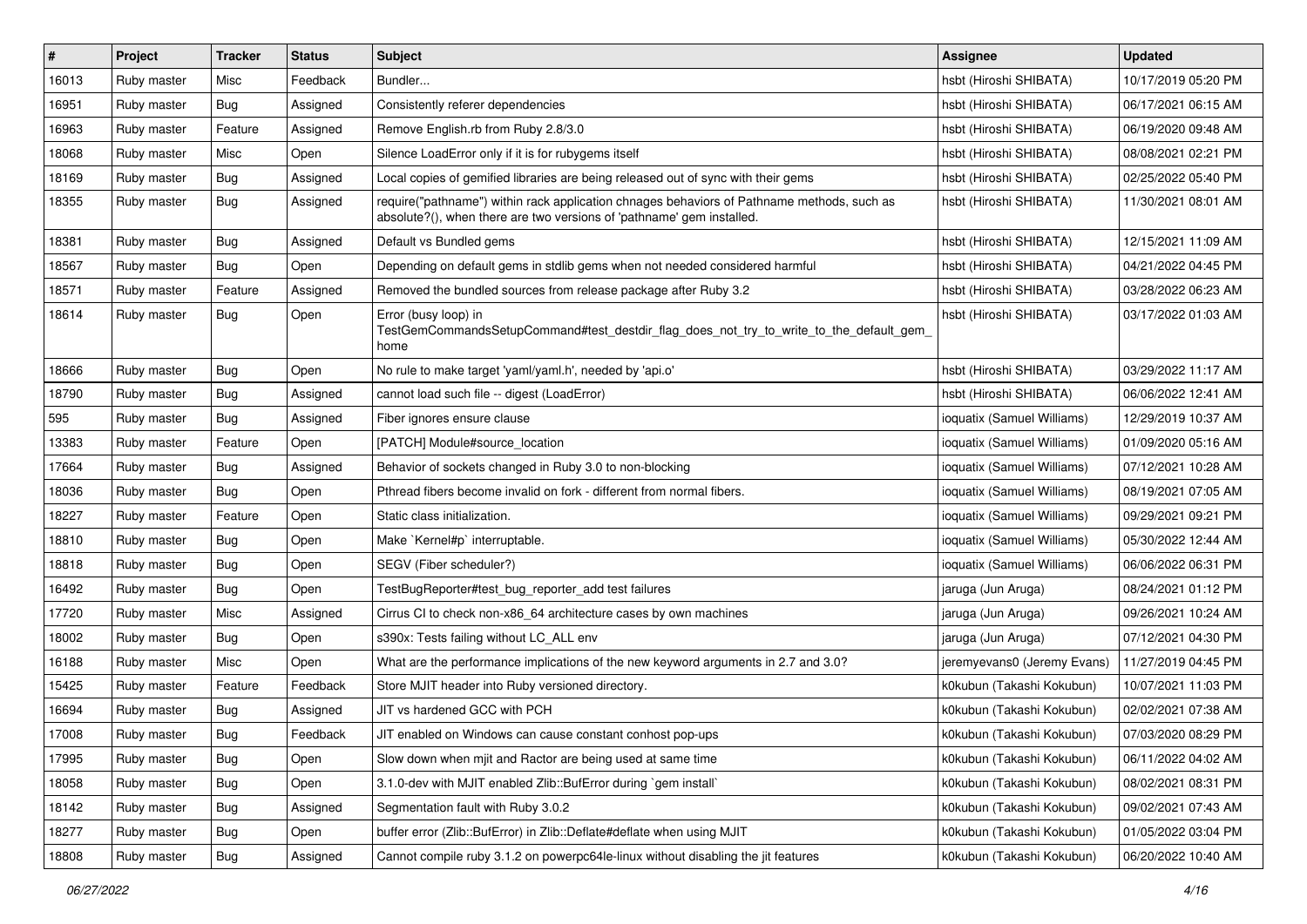| $\pmb{\#}$ | Project     | <b>Tracker</b> | <b>Status</b> | <b>Subject</b>                                                             | <b>Assignee</b>            | <b>Updated</b>      |
|------------|-------------|----------------|---------------|----------------------------------------------------------------------------|----------------------------|---------------------|
| 16185      | Ruby master | <b>Bug</b>     | Open          | basictest failure on AIX 6.1 for 64bit build                               | kanemoto (Yutaka Kanemoto) | 10/15/2019 12:05 AM |
| 18811      | Ruby master | Bug            | Feedback      | PTY I/O not working on AIX 7.x                                             | kanemoto (Yutaka Kanemoto) | 06/07/2022 07:18 AM |
| 18761      | Ruby master | Misc           | Open          | provide an example wasm project                                            | katei (Yuta Saito)         | 05/23/2022 11:01 AM |
| 3953       | Ruby master | Feature        | Assigned      | TCPSocket / UDPSocket do not accept IPAddr objects.                        | knu (Akinori MUSHA)        | 12/25/2017 06:14 PM |
| 8047       | Ruby master | Feature        | Assigned      | IPAddr makes host address with netmask                                     | knu (Akinori MUSHA)        | 01/05/2018 09:00 PM |
| 8833       | Ruby master | Feature        | Feedback      | [PATCH] IPAddr#pred                                                        | knu (Akinori MUSHA)        | 10/21/2017 05:15 PM |
| 11527      | Ruby master | Feature        | Assigned      | IPAddr#mask_addr isn't a method                                            | knu (Akinori MUSHA)        | 11/07/2018 04:12 PM |
| 11531      | Ruby master | Bug            | Assigned      | IPAddr#== implements wrong logic                                           | knu (Akinori MUSHA)        | 12/29/2019 12:50 PM |
| 11710      | Ruby master | Feature        | Open          | [PATCH] Replace Set#merge with Set#merge! and make Set#merge non-mutating. | knu (Akinori MUSHA)        | 11/18/2015 07:28 PM |
| 13000      | Ruby master | Feature        | Feedback      | Implement Set#include? with Hash#include?                                  | knu (Akinori MUSHA)        | 09/11/2020 08:18 PM |
| 13610      | Ruby master | Feature        | Assigned      | IPAddr doesn't provide helpful methods to get the subnet or IP address     | knu (Akinori MUSHA)        | 10/20/2017 01:13 AM |
| 14105      | Ruby master | Feature        | Feedback      | Introduce xor as alias for Set#^                                           | knu (Akinori MUSHA)        | 06/27/2018 10:56 AM |
| 15240      | Ruby master | Feature        | Open          | Set operations check for is_a?(Set), rather than allowing duck typing      | knu (Akinori MUSHA)        | 08/27/2019 08:12 PM |
| 15281      | Ruby master | Feature        | Assigned      | Speed up Set#intersect with size check.                                    | knu (Akinori MUSHA)        | 08/11/2020 02:43 AM |
| 16989      | Ruby master | Feature        | Open          | Sets: need $\Psi$                                                          | knu (Akinori MUSHA)        | 02/18/2022 02:57 AM |
| 17210      | Ruby master | Feature        | Open          | More readable and useful `Set#inspect`                                     | knu (Akinori MUSHA)        | 05/19/2021 10:12 PM |
| 18613      | Ruby master | <b>Bug</b>     | Feedback      | Voluntary wanted: Some signal-related tests fail on FreeBSD 13             | knu (Akinori MUSHA)        | 05/30/2022 01:43 AM |
| 2294       | Ruby master | Feature        | Assigned      | [PATCH] ruby_bind_stack() to embed Ruby in coroutine                       | ko1 (Koichi Sasada)        | 01/05/2018 09:00 PM |
| 3731       | Ruby master | Feature        | Assigned      | Easier Embedding API for Ruby                                              | ko1 (Koichi Sasada)        | 12/25/2017 06:14 PM |
| 4040       | Ruby master | Bug            | Assigned      | SystemStackError with Hash[*a] for Large _a_                               | ko1 (Koichi Sasada)        | 12/25/2017 06:14 PM |
| 6602       | Ruby master | Feature        | Feedback      | Tail call optimization: enable by default?                                 | ko1 (Koichi Sasada)        | 06/13/2020 01:31 AM |
| 6694       | Ruby master | Feature        | Assigned      | Thread.new without block.                                                  | ko1 (Koichi Sasada)        | 12/25/2017 06:15 PM |
| 6695       | Ruby master | Feature        | Assigned      | Configuration for Thread/Fiber creation                                    | ko1 (Koichi Sasada)        | 12/25/2017 06:15 PM |
| 7976       | Ruby master | <b>Bug</b>     | Assigned      | TracePoint call is at call point, not call site                            | ko1 (Koichi Sasada)        | 01/05/2018 09:00 PM |
| 8263       | Ruby master | Feature        | Assigned      | Support discovering yield state of individual Fibers                       | ko1 (Koichi Sasada)        | 12/23/2021 11:40 PM |
| 8444       | Ruby master | Bug            | Open          | Regexp vars \$~ and friends are not thread local                           | ko1 (Koichi Sasada)        | 07/30/2019 07:38 AM |
| 8576       | Ruby master | Feature        | Assigned      | Add optimized method type for constant value methods                       | ko1 (Koichi Sasada)        | 12/25/2017 06:15 PM |
| 8725       | Ruby master | Feature        | Feedback      | Possibility to get a signal handler without changing it                    | ko1 (Koichi Sasada)        | 12/25/2017 06:15 PM |
| 8960       | Ruby master | Feature        | Assigned      | Add Exception#backtrace locations                                          | ko1 (Koichi Sasada)        | 11/25/2016 02:15 PM |
| 9755       | Ruby master | Feature        | Assigned      | Thread::Backtrace::Location#defined_class                                  | ko1 (Koichi Sasada)        | 04/18/2014 09:22 AM |
| 10009      | Ruby master | Bug            | Open          | IO operation is 10x slower in multi-thread environment                     | ko1 (Koichi Sasada)        | 05/21/2015 07:19 AM |
| 10238      | Ruby master | Feature        | Open          | todo: remove dependency on malloc usable size                              | ko1 (Koichi Sasada)        | 12/10/2020 09:20 AM |
| 10423      | Ruby master | Feature        | Open          | [PATCH] opt_str_lit*: avoid literal string allocations                     | ko1 (Koichi Sasada)        | 01/05/2018 09:01 PM |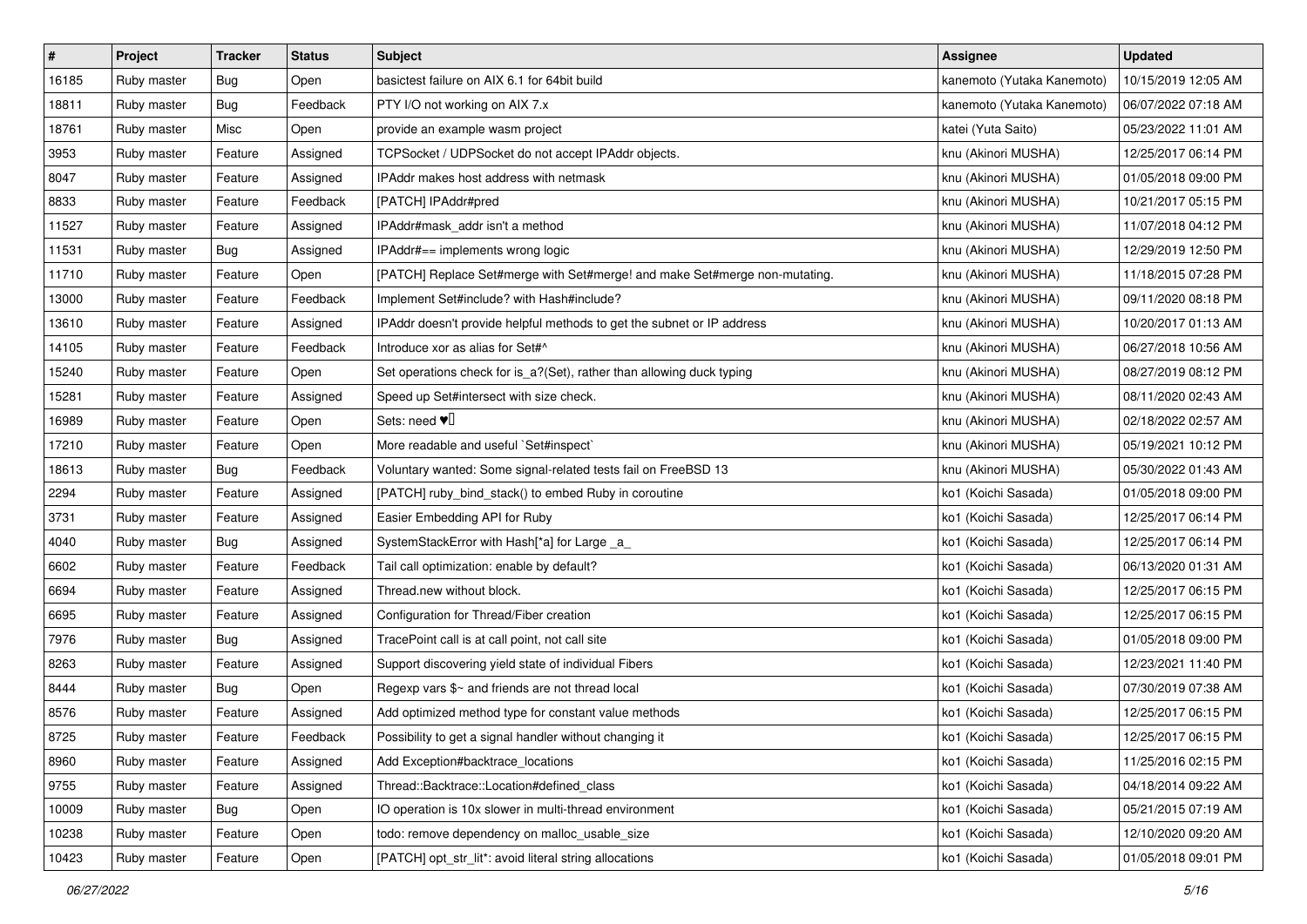| $\pmb{\#}$ | Project     | <b>Tracker</b> | <b>Status</b> | Subject                                                                                                                   | <b>Assignee</b>     | <b>Updated</b>      |
|------------|-------------|----------------|---------------|---------------------------------------------------------------------------------------------------------------------------|---------------------|---------------------|
| 10844      | Ruby master | Feature        | Feedback      | TracePoint API needs an event to inform about creating/removing a new frame without calling<br>something                  | ko1 (Koichi Sasada) | 03/02/2015 06:38 PM |
| 10932      | Ruby master | Feature        | Open          | Enabling allocation tracing as early as possible                                                                          | ko1 (Koichi Sasada) | 06/13/2015 07:54 AM |
| 11174      | Ruby master | Bug            | Open          | threads memory leak                                                                                                       | ko1 (Koichi Sasada) | 06/17/2019 03:17 PM |
| 11348      | Ruby master | Feature        | Feedback      | TracePoint API needs events for fiber's switching                                                                         | ko1 (Koichi Sasada) | 09/01/2015 09:12 AM |
| 11808      | Ruby master | Bug            | Open          | Different behavior between Enumerable#grep and Array#grep                                                                 | ko1 (Koichi Sasada) | 10/26/2020 04:36 AM |
| 12020      | Ruby master | Feature        | Assigned      | Documenting Ruby memory model                                                                                             | ko1 (Koichi Sasada) | 12/23/2021 11:40 PM |
| 12607      | Ruby master | Feature        | Feedback      | Ruby needs an atomic integer                                                                                              | ko1 (Koichi Sasada) | 01/29/2021 12:28 PM |
| 13252      | Ruby master | Feature        | Assigned      | C API for creating strings without copying                                                                                | ko1 (Koichi Sasada) | 04/17/2017 07:22 AM |
| 13388      | Ruby master | Feature        | Assigned      | gc.c: Add GC.get_parameters and .set_parameters                                                                           | ko1 (Koichi Sasada) | 03/30/2017 10:52 AM |
| 13512      | Ruby master | Feature        | Open          | <b>System Threads</b>                                                                                                     | ko1 (Koichi Sasada) | 07/14/2017 07:08 AM |
| 13821      | Ruby master | Feature        | Assigned      | Allow fibers to be resumed across threads                                                                                 | ko1 (Koichi Sasada) | 02/15/2019 10:09 AM |
| 14090      | Ruby master | Bug            | Assigned      | TestGc#test_interrupt_in_finalizer` fails very rarely                                                                     | ko1 (Koichi Sasada) | 12/02/2021 07:24 PM |
| 14394      | Ruby master | Feature        | Open          | Class.descendants                                                                                                         | ko1 (Koichi Sasada) | 01/20/2022 10:46 PM |
| 14492      | Ruby master | Feature        | Open          | iseq loading + caching should be in core                                                                                  | ko1 (Koichi Sasada) | 12/10/2020 08:53 AM |
| 14607      | Ruby master | Bug            | Assigned      | Fix use of the rb_profile_frames start parameter                                                                          | ko1 (Koichi Sasada) | 06/09/2022 06:12 AM |
| 14727      | Ruby master | <b>Bug</b>     | Assigned      | TestQueue#test_queue_with_trap always timeout on Windows10                                                                | ko1 (Koichi Sasada) | 05/01/2018 02:59 AM |
| 14813      | Ruby master | Feature        | Open          | [PATCH] gc.c: make gc_enter+gc_exit pairs dtrace probes, too                                                              | ko1 (Koichi Sasada) | 12/17/2018 07:42 AM |
| 14859      | Ruby master | Feature        | Open          | [PATCH] implement Timeout in VM                                                                                           | ko1 (Koichi Sasada) | 07/22/2018 07:42 AM |
| 15263      | Ruby master | Bug            | Open          | [PATCH] vm_trace.c (postponed_job_register): only hit main thread                                                         | ko1 (Koichi Sasada) | 10/27/2018 11:35 PM |
| 15315      | Ruby master | <b>Bug</b>     | Open          | ec_switch can still lose interrupts                                                                                       | ko1 (Koichi Sasada) | 11/20/2018 09:32 AM |
| 15499      | Ruby master | Bug            | Assigned      | Breaking behavior on ruby 2.6: rb_thread_call_without_gvl doesn't invoke unblock_function when<br>used on the main thread | ko1 (Koichi Sasada) | 01/05/2021 02:24 AM |
| 15778      | Ruby master | Feature        | Open          | Expose an API to pry-open the stack frames in Ruby                                                                        | ko1 (Koichi Sasada) | 08/29/2019 06:24 AM |
| 15802      | Ruby master | Misc           | Open          | Reduce the minimum string buffer size from 127 to 63 bytes                                                                | ko1 (Koichi Sasada) | 07/30/2019 04:04 AM |
| 15854      | Ruby master | Feature        | Open          | Tracing instance variable assignment                                                                                      | ko1 (Koichi Sasada) | 07/29/2019 07:13 AM |
| 15878      | Ruby master | Feature        | Assigned      | Make exit faster by not running GC                                                                                        | ko1 (Koichi Sasada) | 07/29/2019 07:48 AM |
| 15939      | Ruby master | Feature        | Assigned      | Dump symbols reference to their fstr in ObjectSpace.dump()                                                                | ko1 (Koichi Sasada) | 08/08/2019 09:38 PM |
| 16027      | Ruby master | Feature        | Assigned      | Update Ruby's dtrace / USDT API to match what is exposed via the TracePoint API                                           | ko1 (Koichi Sasada) | 08/03/2019 02:41 AM |
| 16124      | Ruby master | Misc           | Assigned      | Let the transient heap belong to objspace                                                                                 | ko1 (Koichi Sasada) | 11/18/2019 08:48 AM |
| 16776      | Ruby master | <b>Bug</b>     | Assigned      | Regression in coverage library                                                                                            | ko1 (Koichi Sasada) | 11/24/2021 07:26 AM |
| 16819      | Ruby master | <b>Bug</b>     | Assigned      | Line reporting off by one when reporting line of a hash?                                                                  | ko1 (Koichi Sasada) | 06/16/2020 05:57 PM |
| 17196      | Ruby master | <b>Bug</b>     | Assigned      | Segmentation Fault with Socket#close in Ractors                                                                           | ko1 (Koichi Sasada) | 03/20/2022 01:52 PM |
| 17359      | Ruby master | <b>Bug</b>     | Open          | Ractor copy mode is not Ractor-safe                                                                                       | ko1 (Koichi Sasada) | 12/02/2020 05:42 PM |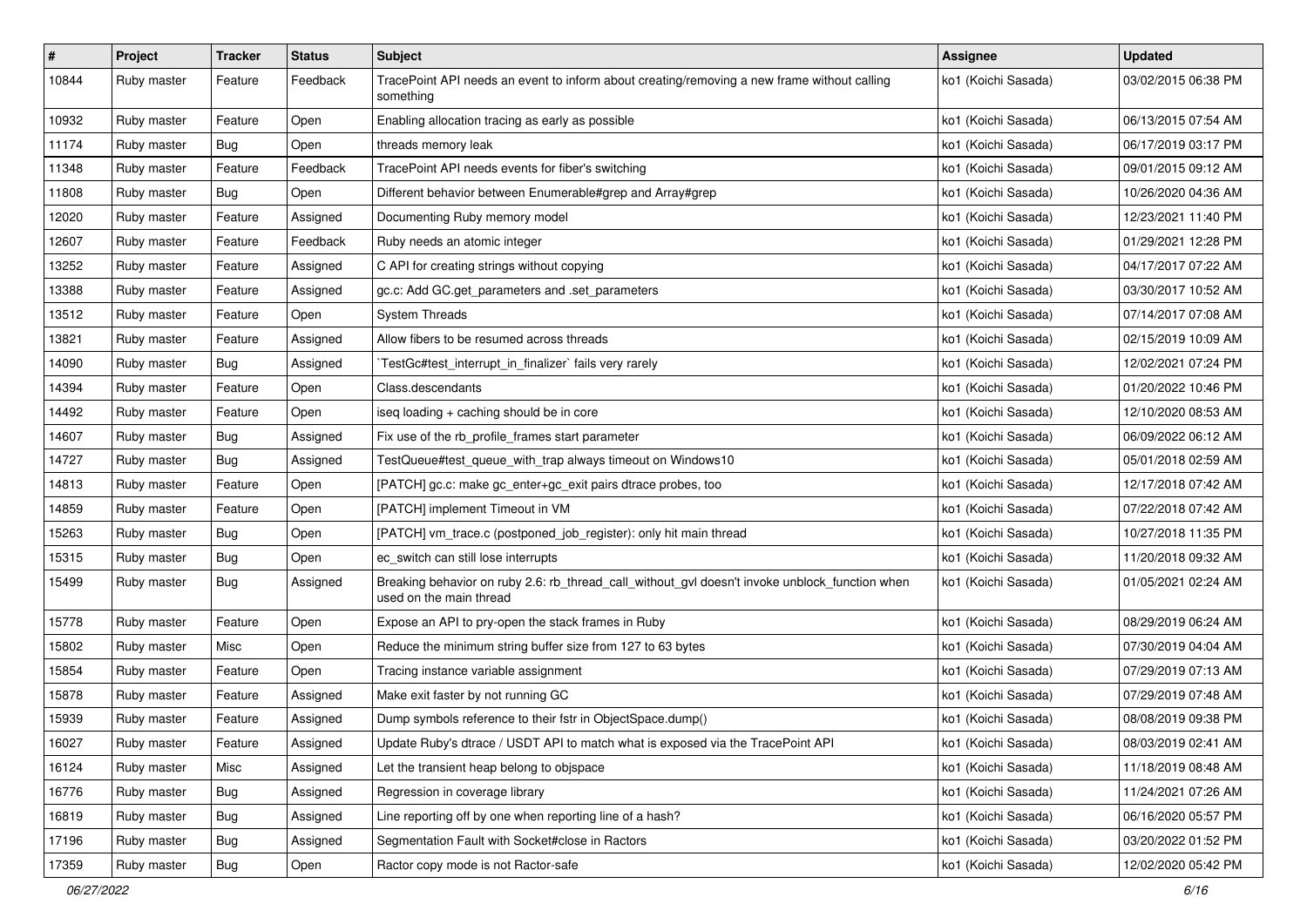| $\vert$ # | Project     | <b>Tracker</b> | <b>Status</b> | Subject                                                                                                                           | <b>Assignee</b>          | <b>Updated</b>      |
|-----------|-------------|----------------|---------------|-----------------------------------------------------------------------------------------------------------------------------------|--------------------------|---------------------|
| 17363     | Ruby master | Feature        | Assigned      | Timeouts                                                                                                                          | ko1 (Koichi Sasada)      | 05/14/2022 09:06 AM |
| 17393     | Ruby master | Feature        | Open          | Ractor::Moved#inspect`                                                                                                            | ko1 (Koichi Sasada)      | 12/21/2020 05:47 PM |
| 17404     | Ruby master | Feature        | Open          | Ractor `move:` API to allow shareability check                                                                                    | ko1 (Koichi Sasada)      | 12/18/2020 09:17 PM |
| 17414     | Ruby master | Feature        | Open          | Ractor should allow access to shareable attributes for Modules/Classes                                                            | ko1 (Koichi Sasada)      | 12/21/2020 03:56 PM |
| 17420     | Ruby master | <b>Bug</b>     | Open          | Unsafe mutation of \$" when doing non-RubyGems require in Ractor                                                                  | ko1 (Koichi Sasada)      | 01/07/2021 01:23 PM |
| 17502     | Ruby master | Misc           | Open          | C vs Ruby                                                                                                                         | ko1 (Koichi Sasada)      | 12/02/2021 07:53 PM |
| 17513     | Ruby master | <b>Bug</b>     | Open          | Methods of shareable objects and UnboundMethods should be shareable                                                               | ko1 (Koichi Sasada)      | 01/06/2021 08:53 PM |
| 17516     | Ruby master | <b>Bug</b>     | Assigned      | forking in a ractor causes Ruby to crash                                                                                          | ko1 (Koichi Sasada)      | 11/30/2021 05:26 AM |
| 17531     | Ruby master | <b>Bug</b>     | Open          | did_you_mean' not Ractor friendly                                                                                                 | ko1 (Koichi Sasada)      | 01/29/2021 08:48 AM |
| 17543     | Ruby master | <b>Bug</b>     | Open          | Ractor isolation broken by `self` in shareable proc                                                                               | ko1 (Koichi Sasada)      | 01/29/2021 03:06 PM |
| 17593     | Ruby master | Feature        | Assigned      | load_iseq_eval should override the ISeq path                                                                                      | ko1 (Koichi Sasada)      | 02/16/2021 08:27 AM |
| 17617     | Ruby master | <b>Bug</b>     | Open          | When a Ractor's incoming port is closed, Ractor.receive_if does not raise Ractor::ClosedError, but<br>instead blocks indefinitely | ko1 (Koichi Sasada)      | 09/14/2021 01:40 AM |
| 17624     | Ruby master | <b>Bug</b>     | Open          | Ractor.receive is not thread-safe                                                                                                 | ko1 (Koichi Sasada)      | 09/14/2021 01:40 AM |
| 17667     | Ruby master | Bug            | Open          | Module#name needs synchronization                                                                                                 | ko1 (Koichi Sasada)      | 03/02/2021 07:31 AM |
| 17676     | Ruby master | <b>Bug</b>     | Assigned      | Accessing ENV from Ractor raises IsolationError                                                                                   | ko1 (Koichi Sasada)      | 03/09/2021 02:37 AM |
| 17677     | Ruby master | <b>Bug</b>     | Assigned      | Ractor crashes fork when blocking                                                                                                 | ko1 (Koichi Sasada)      | 03/09/2021 12:42 AM |
| 17678     | Ruby master | <b>Bug</b>     | Assigned      | Ractors do not restart after fork                                                                                                 | ko1 (Koichi Sasada)      | 03/09/2021 12:42 AM |
| 17679     | Ruby master | <b>Bug</b>     | Assigned      | Ractor incoming channel can consume unlimited resources                                                                           | ko1 (Koichi Sasada)      | 03/26/2021 09:16 AM |
| 17826     | Ruby master | <b>Bug</b>     | Assigned      | Ractor#take hangs if used in multiple Threads                                                                                     | ko1 (Koichi Sasada)      | 12/15/2021 01:30 PM |
| 17884     | Ruby master | Feature        | Open          | locindex for profiling tools                                                                                                      | ko1 (Koichi Sasada)      | 05/24/2021 04:17 PM |
| 17998     | Ruby master | Bug            | Assigned      | ractor: process hanging (with ractors initialized, but not being used)                                                            | ko1 (Koichi Sasada)      | 12/02/2021 08:17 PM |
| 18024     | Ruby master | Bug            | Assigned      | Ractor crashes when connections are closed in multiple Ractors                                                                    | ko1 (Koichi Sasada)      | 12/14/2021 04:41 PM |
| 18119     | Ruby master | Bug            | Open          | Ractor crashes when instantiating classes                                                                                         | ko1 (Koichi Sasada)      | 09/14/2021 01:42 AM |
| 18258     | Ruby master | <b>Bug</b>     | Open          | Ractor.shareable? can be slow and mutates internal object flags.                                                                  | ko1 (Koichi Sasada)      | 10/21/2021 08:58 AM |
| 18275     | Ruby master | Feature        | Open          | Add an option to define_method to not capture the surrounding environment                                                         | ko1 (Koichi Sasada)      | 12/03/2021 02:34 PM |
| 18464     | Ruby master | <b>Bug</b>     | Assigned      | RUBY_INTERNAL_EVENT_NEWOBJ tracepoint causes an interpreter crash when combined with<br>Ractors                                   | ko1 (Koichi Sasada)      | 06/08/2022 08:25 AM |
| 18553     | Ruby master | Bug            | Open          | Memory leak on compiling method call with kwargs                                                                                  | ko1 (Koichi Sasada)      | 03/23/2022 09:34 PM |
| 18572     | Ruby master | <b>Bug</b>     | Assigned      | Performance regression when invoking refined methods                                                                              | ko1 (Koichi Sasada)      | 02/10/2022 12:48 AM |
| 4464      | Ruby master | Feature        | Assigned      | [PATCH] add Fcntl::Flock object for easier use of POSIX file locks                                                                | kosaki (Motohiro KOSAKI) | 12/25/2017 06:14 PM |
| 7086      | Ruby master | Feature        | Assigned      | Condition Variable#wait has meaningless return value                                                                              | kosaki (Motohiro KOSAKI) | 12/25/2017 06:15 PM |
| 11269     | Ruby master | Bug            | Assigned      | ruby_init_setproctitle() should be called before require_libraries()                                                              | kosaki (Motohiro KOSAKI) | 06/17/2015 03:01 AM |
| 13697     | Ruby master | Feature        | Open          | [PATCH]: futex based thread primitives                                                                                            | kosaki (Motohiro KOSAKI) | 01/28/2018 11:41 PM |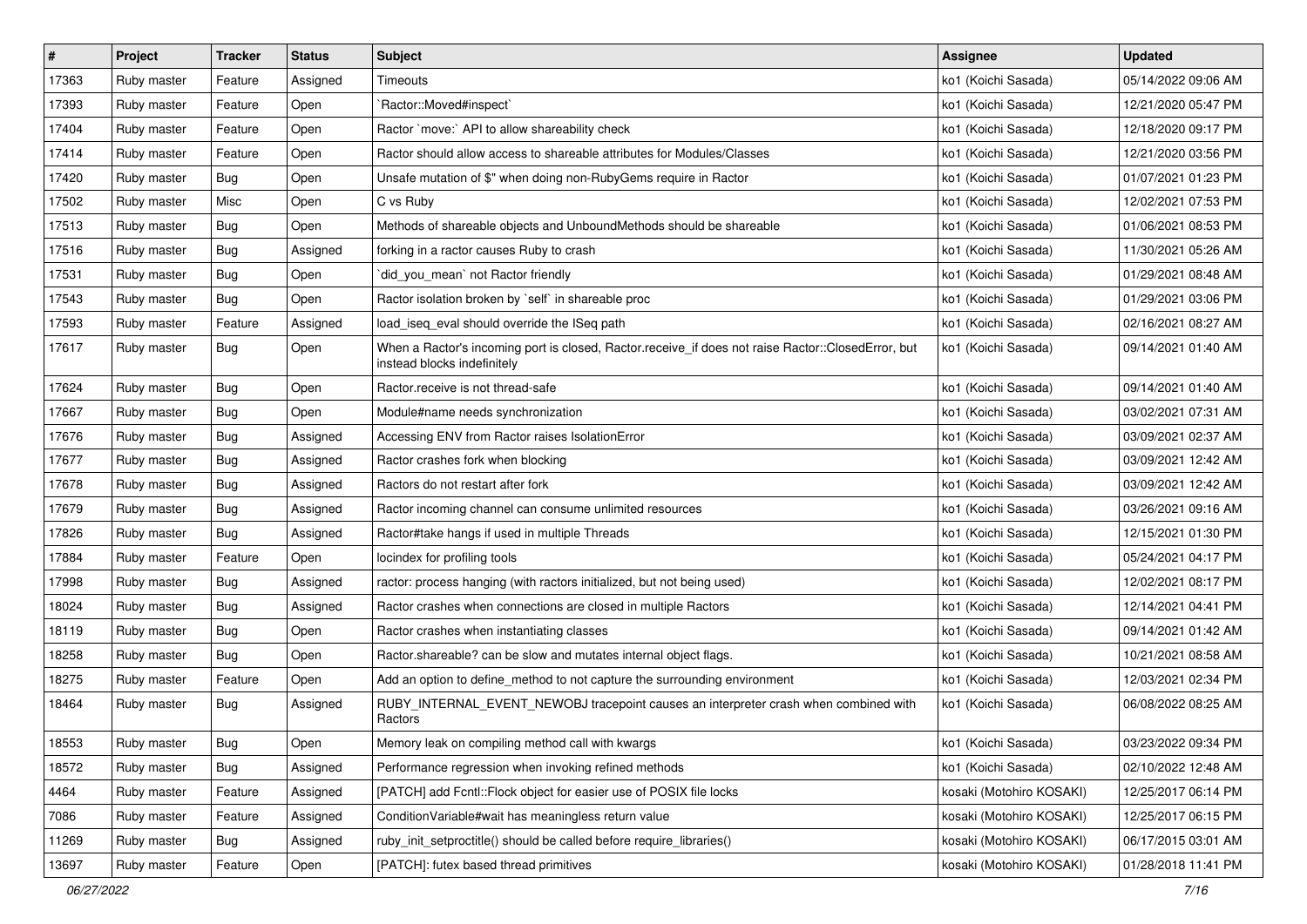| $\sharp$ | Project     | <b>Tracker</b> | <b>Status</b> | <b>Subject</b>                                                                                | <b>Assignee</b>                     | <b>Updated</b>      |
|----------|-------------|----------------|---------------|-----------------------------------------------------------------------------------------------|-------------------------------------|---------------------|
| 17478    | Ruby master | <b>Bug</b>     | Assigned      | Ruby3.0 is slower than Ruby2.7.2 when parsing a large CSV file                                | kou (Kouhei Sutou)                  | 11/24/2021 05:12 AM |
| 18034    | Ruby master | Bug            | Assigned      | Segmentation fault fiddle with `--enable-bundled-libffi` and macOS                            | kou (Kouhei Sutou)                  | 11/30/2021 07:39 AM |
| 7859     | Ruby master | Bug            | Assigned      | Readline: Incorrect arrow key behavior in vi_editing_mode insert mode with Readline 6.2       | kouji (Kouji Takao)                 | 12/25/2017 06:15 PM |
| 8782     | Ruby master | <b>Bug</b>     | Assigned      | Don't set rl_getc_function on editline                                                        | kouji (Kouji Takao)                 | 01/05/2018 09:00 PM |
| 15881    | Ruby master | Feature        | Open          | Optimize deconstruct in pattern matching                                                      | ktsj (Kazuki Tsujimoto)             | 12/25/2019 04:28 AM |
| 15918    | Ruby master | Feature        | Open          | Pattern matching for Set                                                                      | ktsj (Kazuki Tsujimoto)             | 07/29/2019 08:12 AM |
| 17355    | Ruby master | Feature        | Assigned      | Using same set of names in or-patterns (pattern matching with $Foo(x)   Bar(x)$ )             | ktsj (Kazuki Tsujimoto)             | 09/13/2021 09:11 AM |
| 18408    | Ruby master | Feature        | Assigned      | Allow pattern match to set instance variables                                                 | ktsj (Kazuki Tsujimoto)             | 01/26/2022 07:07 PM |
| 18773    | Ruby master | Feature        | Assigned      | deconstruct to receive a range                                                                | ktsj (Kazuki Tsujimoto)             | 06/24/2022 07:21 AM |
| 4247     | Ruby master | Feature        | Assigned      | New features for Array#sample, Array#choice                                                   | mame (Yusuke Endoh)                 | 12/25/2017 06:14 PM |
| 14244    | Ruby master | Feature        | Open          | Better error messages for scripts with non-matching end statements                            | mame (Yusuke Endoh)                 | 11/29/2018 08:57 AM |
| 18194    | Ruby master | Feature        | Open          | No easy way to format exception messages per thread/fiber scheduler context.                  | mame (Yusuke Endoh)                 | 09/29/2021 10:10 AM |
| 18564    | Ruby master | Feature        | Open          | Add Exception#detailed_message                                                                | mame (Yusuke Endoh)                 | 02/01/2022 08:06 PM |
| 8223     | Ruby master | Feature        | Open          | Make Matrix more omnivorous.                                                                  | marcandre (Marc-Andre<br>Lafortune) | 04/09/2013 03:42 AM |
| 9347     | Ruby master | Feature        | Open          | Accept non callable argument to detect                                                        | marcandre (Marc-Andre<br>Lafortune) | 01/05/2018 09:00 PM |
| 12676    | Ruby master | Feature        | Assigned      | Significant performance increase, and code conciseness, for prime_division method in prime.rb | marcandre (Marc-Andre<br>Lafortune) | 11/18/2016 03:46 PM |
| 14116    | Ruby master | Feature        | Feedback      | Add Matrix #exponentiate method as Matlab's exp                                               | marcandre (Marc-Andre<br>Lafortune) | 11/20/2017 06:52 AM |
| 15815    | Ruby master | Feature        | Open          | Add option to raise NoMethodError for OpenStruct                                              | marcandre (Marc-Andre<br>Lafortune) | 09/28/2020 02:11 AM |
| 6256     | Ruby master | Feature        | Feedback      | Slightly improve ruby_qsort performance                                                       | MartinBosslet (Martin Bosslet)      | 01/10/2019 01:51 PM |
| 4264     | Ruby master | Feature        | Feedback      | General type coercion protocol for Ruby                                                       | matz (Yukihiro Matsumoto)           | 12/25/2017 06:14 PM |
| 4514     | Ruby master | Feature        | Assigned      | #deep_clone and #deep_dup for Objects                                                         | matz (Yukihiro Matsumoto)           | 12/25/2017 06:14 PM |
| 4521     | Ruby master | Feature        | Assigned      | NoMethodError#message may take very long to execute                                           | matz (Yukihiro Matsumoto)           | 12/25/2017 06:14 PM |
| 4539     | Ruby master | Feature        | Assigned      | Array#zip_with                                                                                | matz (Yukihiro Matsumoto)           | 11/28/2019 08:23 AM |
| 4592     | Ruby master | Feature        | Assigned      | Tempfile <sup>[10101010]</sup>                                                                | matz (Yukihiro Matsumoto)           | 12/25/2017 06:14 PM |
| 4818     | Ruby master | Feature        | Assigned      | Add method marshalable?                                                                       | matz (Yukihiro Matsumoto)           | 12/25/2017 06:15 PM |
| 4824     | Ruby master | Feature        | Assigned      | Provide method Kernel#executed?                                                               | matz (Yukihiro Matsumoto)           | 03/05/2018 04:57 AM |
| 5007     | Ruby master | Feature        | Assigned      | Proc#call_under: Unifying instance_eval and instance_exec                                     | matz (Yukihiro Matsumoto)           | 04/19/2018 07:57 AM |
| 5064     | Ruby master | Feature        | Assigned      | HTTP user-agent class                                                                         | matz (Yukihiro Matsumoto)           | 12/25/2017 06:15 PM |
| 5129     | Ruby master | Feature        | Assigned      | Create a core class "FileArray" and make "ARGF" its instance                                  | matz (Yukihiro Matsumoto)           | 01/23/2018 02:02 PM |
| 5389     | Ruby master | Feature        | Assigned      | New method Enumerator#iterate                                                                 | matz (Yukihiro Matsumoto)           | 12/25/2017 06:15 PM |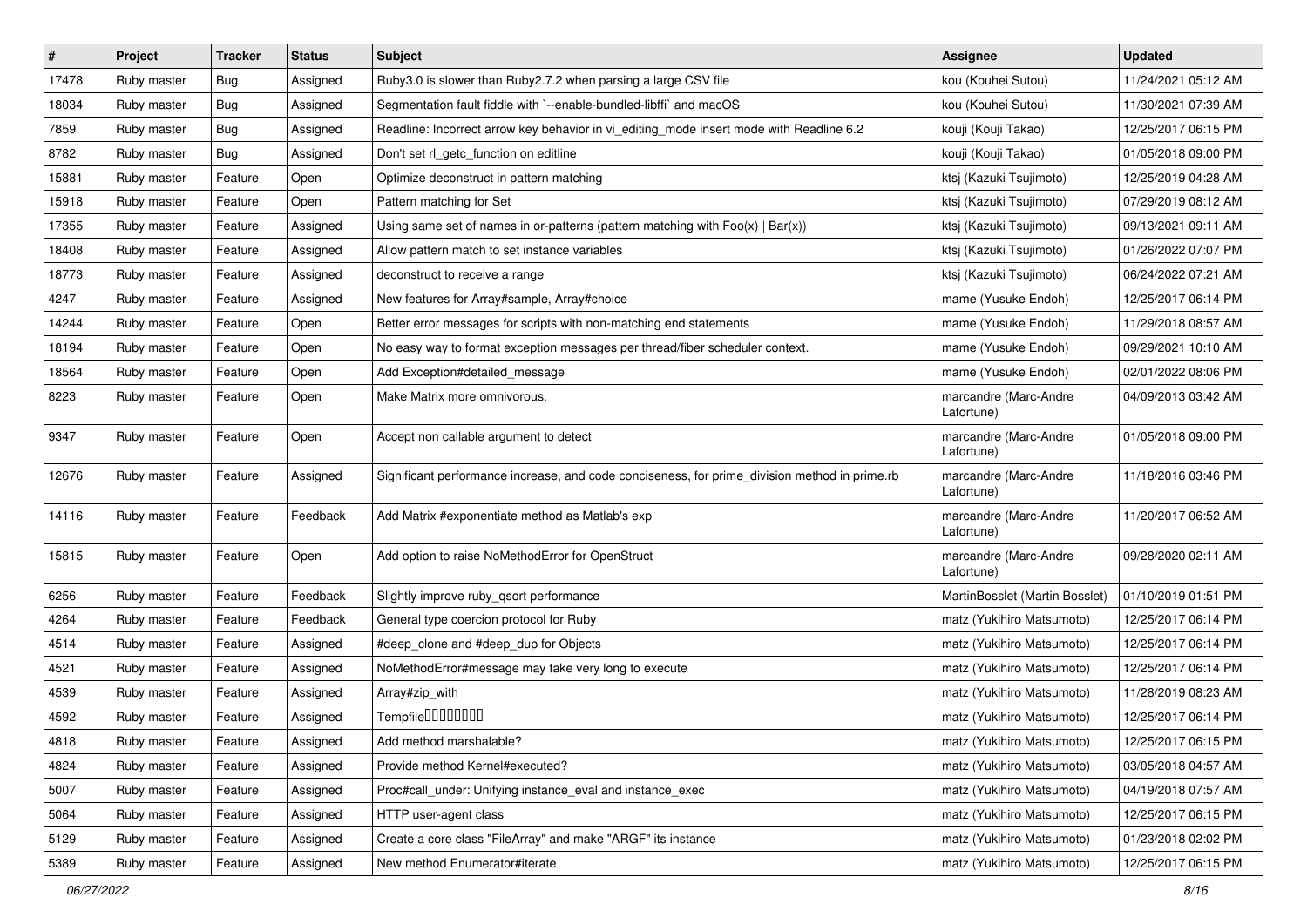| $\vert$ # | Project     | <b>Tracker</b> | <b>Status</b> | <b>Subject</b>                                                                                | <b>Assignee</b>           | <b>Updated</b>      |
|-----------|-------------|----------------|---------------|-----------------------------------------------------------------------------------------------|---------------------------|---------------------|
| 5445      | Ruby master | Feature        | Assigned      | Need RUBYOPT - r before ARGV - r                                                              | matz (Yukihiro Matsumoto) | 12/25/2017 06:15 PM |
| 5456      | Ruby master | Feature        | Assigned      | kernel#syscall() should be removed.                                                           | matz (Yukihiro Matsumoto) | 12/10/2020 08:46 AM |
| 5514      | Ruby master | Feature        | Feedback      | Numeric III quotient I quotrem IIII                                                           | matz (Yukihiro Matsumoto) | 12/10/2020 08:49 AM |
| 5521      | Ruby master | Feature        | Feedback      | Numeric#rational? <sup>[]</sup> Numeric#complex? <sup>[]</sup> Numeric#float? <sup>[10]</sup> | matz (Yukihiro Matsumoto) | 12/10/2020 08:49 AM |
| 5558      | Ruby master | Feature        | Assigned      | String#% strange arity errors                                                                 | matz (Yukihiro Matsumoto) | 12/25/2017 06:15 PM |
| 5582      | Ruby master | Feature        | Assigned      | Allow clone of singleton methods on a BasicObject                                             | matz (Yukihiro Matsumoto) | 12/25/2017 06:15 PM |
| 5628      | Ruby master | Feature        | Feedback      | Module#basename                                                                               | matz (Yukihiro Matsumoto) | 08/29/2020 05:01 PM |
| 5643      | Ruby master | Feature        | Assigned      | require/load options and binding option                                                       | matz (Yukihiro Matsumoto) | 12/25/2017 06:15 PM |
| 5644      | Ruby master | Feature        | Feedback      | add Enumerable#exclude? antonym                                                               | matz (Yukihiro Matsumoto) | 12/25/2017 06:15 PM |
| 5673      | Ruby master | Feature        | Feedback      | undef_method probably doesn't need to raise an error                                          | matz (Yukihiro Matsumoto) | 12/25/2017 06:15 PM |
| 5741      | Ruby master | Feature        | Assigned      | Secure Erasure of Passwords                                                                   | matz (Yukihiro Matsumoto) | 12/25/2017 06:15 PM |
| 5749      | Ruby master | Feature        | Assigned      | new method String#match_all needed                                                            | matz (Yukihiro Matsumoto) | 12/25/2017 06:15 PM |
| 5781      | Ruby master | Feature        | Assigned      | Query attributes (attribute methods ending in `?` mark)                                       | matz (Yukihiro Matsumoto) | 01/10/2020 06:34 AM |
| 5825      | Ruby master | Feature        | Assigned      | Sweet instance var assignment in the object initializer                                       | matz (Yukihiro Matsumoto) | 12/10/2020 08:53 AM |
| 5945      | Ruby master | Feature        | Assigned      | Add the ability to mark a at_exit as process-local.                                           | matz (Yukihiro Matsumoto) | 10/10/2018 08:29 AM |
| 5970      | Ruby master | Feature        | Assigned      | Add Enumerable#join with same semantics as Array#join                                         | matz (Yukihiro Matsumoto) | 12/25/2017 06:15 PM |
| 6118      | Ruby master | Feature        | Feedback      | Hash#keys_of(values), returns related keys of given values                                    | matz (Yukihiro Matsumoto) | 01/10/2019 08:16 AM |
| 6219      | Ruby master | Feature        | Feedback      | Return value of Hash#store                                                                    | matz (Yukihiro Matsumoto) | 12/10/2020 08:46 AM |
| 6251      | Ruby master | Feature        | Feedback      | Magic comments for compile options                                                            | matz (Yukihiro Matsumoto) | 08/21/2015 11:47 PM |
| 6277      | Ruby master | Feature        | Assigned      | Hash#convert_key                                                                              | matz (Yukihiro Matsumoto) | 12/25/2017 06:15 PM |
| 6293      | Ruby master | Feature        | Assigned      | new queue / blocking queues                                                                   | matz (Yukihiro Matsumoto) | 12/25/2017 06:15 PM |
| 6308      | Ruby master | Feature        | Assigned      | Eliminate delegation from WeakRef                                                             | matz (Yukihiro Matsumoto) | 12/23/2021 11:40 PM |
| 6309      | Ruby master | Feature        | Assigned      | Add a reference queue for weak references                                                     | matz (Yukihiro Matsumoto) | 08/23/2020 09:07 PM |
| 6317      | Ruby master | Feature        | Assigned      | Range#cover?000000Range00000000000000000000                                                   | matz (Yukihiro Matsumoto) | 12/25/2017 06:15 PM |
| 6337      | Ruby master | Feature        | Assigned      | FileUtils#sync                                                                                | matz (Yukihiro Matsumoto) | 12/25/2017 06:15 PM |
| 6354      | Ruby master | Feature        | Assigned      | Remove escape (break/return/redo/next support) from class/module scope                        | matz (Yukihiro Matsumoto) | 12/25/2017 06:15 PM |
| 6367      | Ruby master | Feature        | Feedback      | #same? for Enumerable                                                                         | matz (Yukihiro Matsumoto) | 12/25/2017 06:15 PM |
| 6376      | Ruby master | Feature        | Assigned      | Feature lookup and checking if feature is loaded                                              | matz (Yukihiro Matsumoto) | 12/25/2017 06:15 PM |
| 6413      | Ruby master | Feature        | Assigned      | Make Dir.entries default to Dir.entries(Dir.pwd)                                              | matz (Yukihiro Matsumoto) | 12/25/2017 06:15 PM |
| 6445      | Ruby master | Feature        | Assigned      | request for default length/position on string index                                           | matz (Yukihiro Matsumoto) | 12/25/2017 06:15 PM |
| 6452      | Ruby master | Feature        | Assigned      | Allow extend to override class methods                                                        | matz (Yukihiro Matsumoto) | 12/10/2020 08:53 AM |
| 6478      | Ruby master | Feature        | Feedback      | BasicObject# class                                                                            | matz (Yukihiro Matsumoto) | 12/25/2017 06:15 PM |
| 6515      | Ruby master | Feature        | Feedback      | array.c: added method that verifies if an Array is part of another                            | matz (Yukihiro Matsumoto) | 12/25/2017 06:15 PM |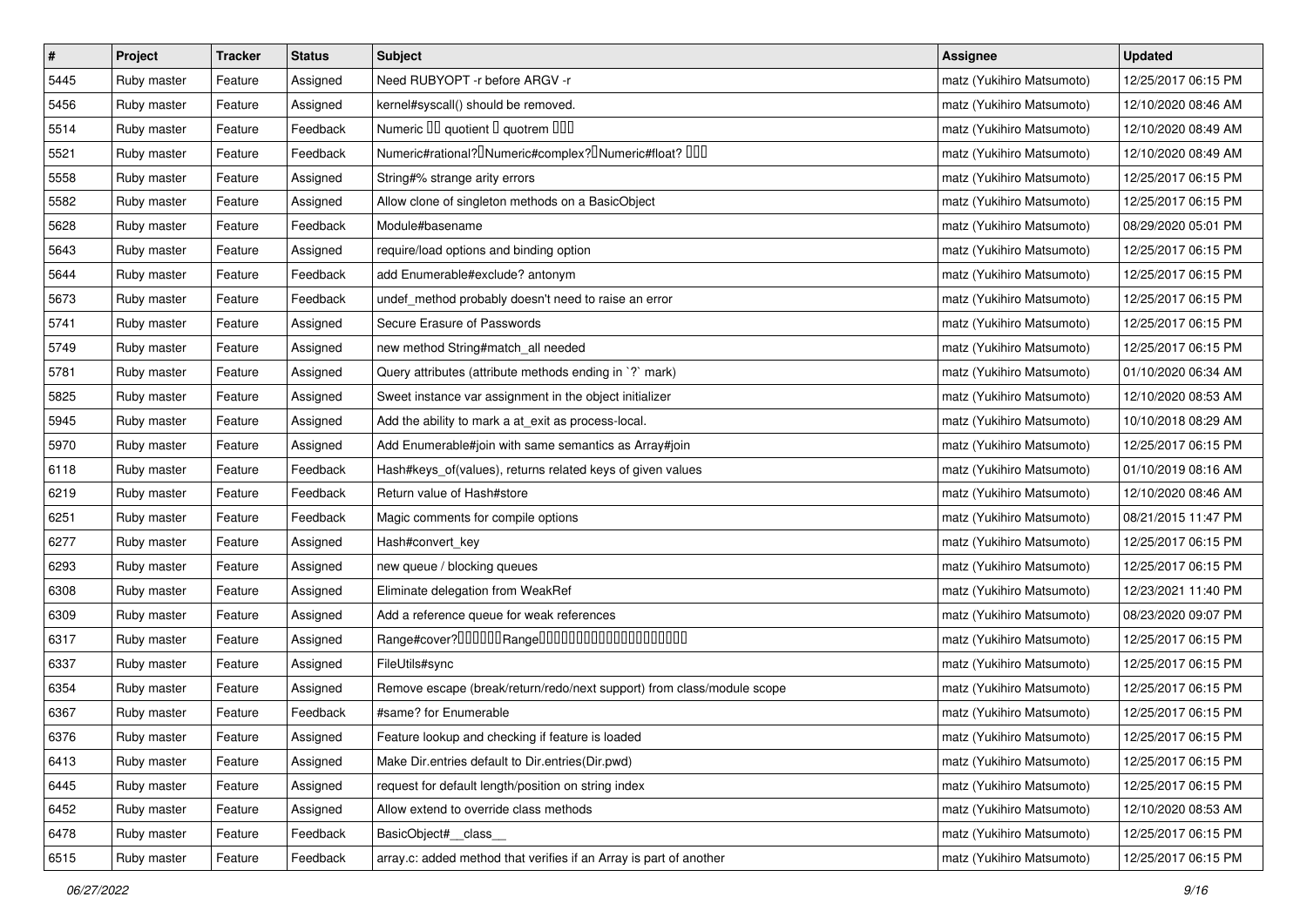| $\pmb{\#}$ | Project     | <b>Tracker</b> | <b>Status</b> | Subject                                                                                                                          | <b>Assignee</b>           | <b>Updated</b>      |
|------------|-------------|----------------|---------------|----------------------------------------------------------------------------------------------------------------------------------|---------------------------|---------------------|
| 6594       | Ruby master | Feature        | Assigned      | Integrated Functor                                                                                                               | matz (Yukihiro Matsumoto) | 12/10/2020 08:53 AM |
| 6596       | Ruby master | Feature        | Assigned      | New method `Array#indexes`                                                                                                       | matz (Yukihiro Matsumoto) | 07/29/2020 01:41 AM |
| 6611       | Ruby master | Feature        | Assigned      | Comments requested on implementation of set_parse_func                                                                           | matz (Yukihiro Matsumoto) | 12/25/2017 06:15 PM |
| 6641       | Ruby master | Feature        | Open          | Hash.auto constructor                                                                                                            | matz (Yukihiro Matsumoto) | 12/25/2017 06:15 PM |
| 6648       | Ruby master | Feature        | Assigned      | Provide a standard API for retrieving all command-line flags passed to Ruby                                                      | matz (Yukihiro Matsumoto) | 12/25/2017 06:15 PM |
| 6671       | Ruby master | Feature        | Assigned      | File.split all and File.split root                                                                                               | matz (Yukihiro Matsumoto) | 12/25/2017 06:15 PM |
| 6697       | Ruby master | Feature        | Feedback      | [PATCH] Add Kernel#Symbol conversion method like String(), Array() etc.                                                          | matz (Yukihiro Matsumoto) | 12/25/2017 06:15 PM |
| 6727       | Ruby master | Feature        | Feedback      | Add Array#rest (with implementation)                                                                                             | matz (Yukihiro Matsumoto) | 08/14/2019 08:51 AM |
| 6739       | Ruby master | Feature        | Feedback      | One-line rescue statement should support specifying an exception class                                                           | matz (Yukihiro Matsumoto) | 05/18/2016 12:42 AM |
| 6802       | Ruby master | Feature        | Assigned      | String#scan should have equivalent yielding MatchData                                                                            | matz (Yukihiro Matsumoto) | 12/25/2017 06:15 PM |
| 6806       | Ruby master | Feature        | Feedback      | Support functional programming: forbid instance/class variables for ModuleName::method_name,<br>allow for ModuleName.method_name | matz (Yukihiro Matsumoto) | 12/10/2020 08:53 AM |
| 6810       | Ruby master | Feature        | Assigned      | module A::B; end` is not equivalent to `module A; module B; end; end` with respect to constant<br>lookup (scope)                 | matz (Yukihiro Matsumoto) | 12/10/2020 09:22 AM |
| 6811       | Ruby master | Feature        | Assigned      | File, Dir and FileUtils should have bang-versions of singleton methods that fails silently                                       | matz (Yukihiro Matsumoto) | 12/25/2017 06:15 PM |
| 6817       | Ruby master | Feature        | Open          | Partial application                                                                                                              | matz (Yukihiro Matsumoto) | 12/25/2017 06:15 PM |
| 6841       | Ruby master | Feature        | Assigned      | Shorthand for Assigning Return Value of Method to Self                                                                           | matz (Yukihiro Matsumoto) | 12/10/2020 08:53 AM |
| 6842       | Ruby master | Feature        | Assigned      | Add Optional Arguments to String#strip                                                                                           | matz (Yukihiro Matsumoto) | 08/24/2016 05:50 AM |
| 6869       | Ruby master | Feature        | Open          | Do not treat `_` parameter exceptionally                                                                                         | matz (Yukihiro Matsumoto) | 12/10/2020 08:58 AM |
| 7087       | Ruby master | Feature        | Assigned      | ::ConditionVariable#wait does not work with Monitor because Monitor#sleep does not exist                                         | matz (Yukihiro Matsumoto) | 12/25/2017 06:15 PM |
| 7121       | Ruby master | Feature        | Assigned      | Extending the use of `require'                                                                                                   | matz (Yukihiro Matsumoto) | 12/25/2017 06:15 PM |
| 7132       | Ruby master | Feature        | Assigned      | Alternation between named / ordered method arguments and aliases for method arguments.                                           | matz (Yukihiro Matsumoto) | 12/25/2017 06:15 PM |
| 7149       | Ruby master | Feature        | Open          | Constant magic for everyone.                                                                                                     | matz (Yukihiro Matsumoto) | 12/25/2017 06:15 PM |
| 7314       | Ruby master | Feature        | Assigned      | Convert Proc to Lambda doesn't work in MRI                                                                                       | matz (Yukihiro Matsumoto) | 05/21/2016 09:15 AM |
| 7349       | Ruby master | Feature        | Assigned      | Struct#inspect needs more meaningful output                                                                                      | matz (Yukihiro Matsumoto) | 12/25/2017 06:15 PM |
| 7377       | Ruby master | Feature        | Open          | #indetical? as an alias for #equal?                                                                                              | matz (Yukihiro Matsumoto) | 12/25/2017 06:15 PM |
| 7436       | Ruby master | Feature        | Assigned      | Allow for a "granularity" flag for backtrace_locations                                                                           | matz (Yukihiro Matsumoto) | 12/25/2017 06:15 PM |
| 7444       | Ruby master | Feature        | Open          | Array#product_set                                                                                                                | matz (Yukihiro Matsumoto) | 12/25/2017 06:15 PM |
| 7503       | Ruby master | Feature        | Assigned      | make timeout.rb async-interrupt safe by default                                                                                  | matz (Yukihiro Matsumoto) | 12/25/2017 06:15 PM |
| 7511       | Ruby master | Feature        | Feedback      | short-circuiting logical implication operator                                                                                    | matz (Yukihiro Matsumoto) | 12/10/2020 08:55 AM |
| 7546       | Ruby master | Feature        | Open          | Change behavior of `Array#slice` for an argument of `Range` class                                                                | matz (Yukihiro Matsumoto) | 12/10/2020 08:49 AM |
| 7548       | Ruby master | Feature        | Open          | Load and Require Callbacks                                                                                                       | matz (Yukihiro Matsumoto) | 12/25/2017 06:15 PM |
| 7580       | Ruby master | Feature        | Assigned      | Range translation                                                                                                                | matz (Yukihiro Matsumoto) | 06/11/2018 09:51 AM |
| 7604       | Ruby master | Feature        | Open          | Make === comparison operator ability to delegate comparison to an argument                                                       | matz (Yukihiro Matsumoto) | 12/25/2017 06:15 PM |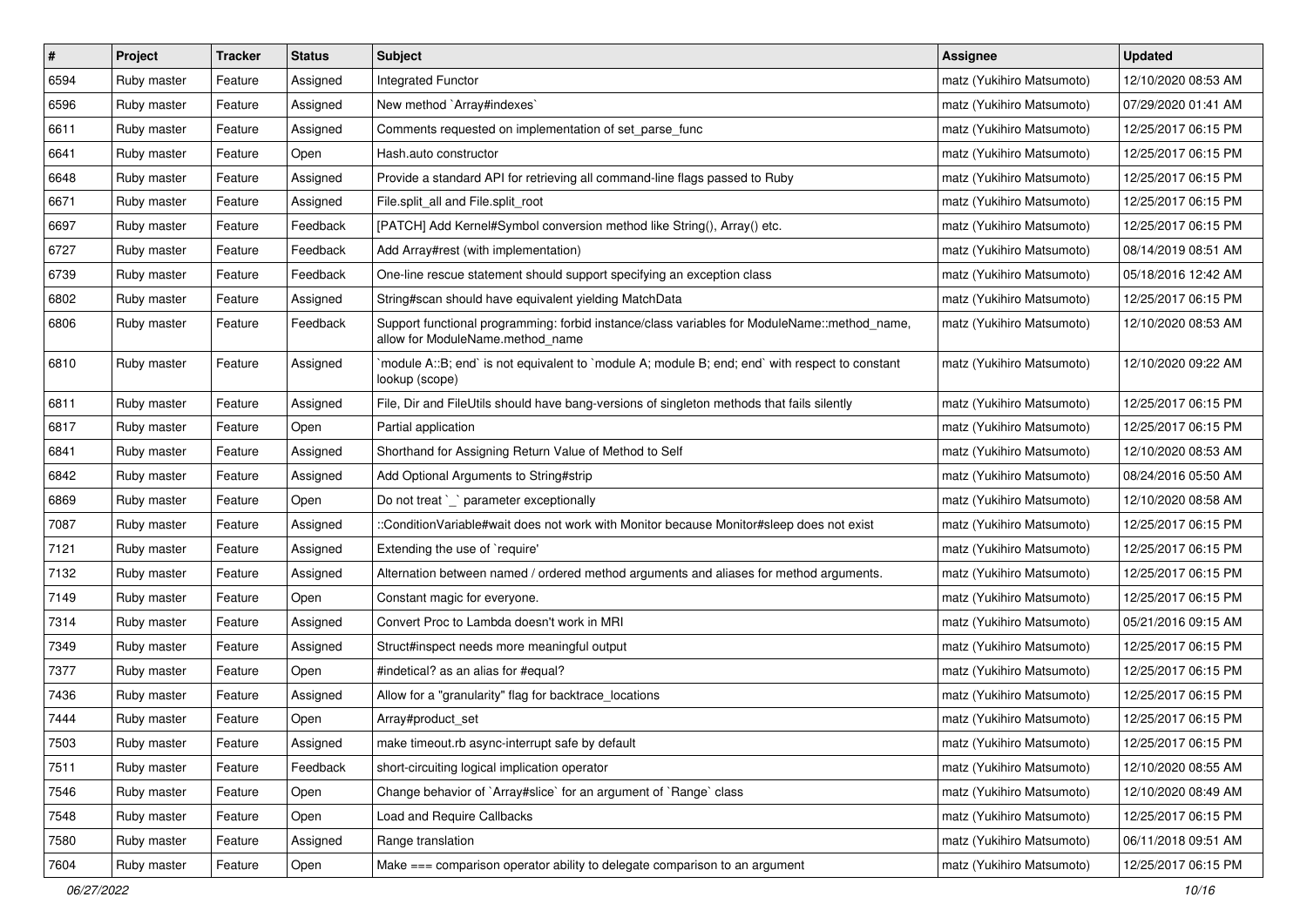| $\pmb{\#}$ | Project     | <b>Tracker</b> | <b>Status</b> | <b>Subject</b>                                                                            | <b>Assignee</b>           | <b>Updated</b>      |
|------------|-------------|----------------|---------------|-------------------------------------------------------------------------------------------|---------------------------|---------------------|
| 7611       | Ruby master | Feature        | Open          | Focal method for all loads/requires                                                       | matz (Yukihiro Matsumoto) | 12/25/2017 06:15 PM |
| 7614       | Ruby master | Feature        | Open          | alias_accessor                                                                            | matz (Yukihiro Matsumoto) | 12/25/2017 06:15 PM |
| 7644       | Ruby master | Feature        | Assigned      | In refinements, change "using" keyword to a less generic word.                            | matz (Yukihiro Matsumoto) | 12/10/2020 08:49 AM |
| 7654       | Ruby master | Feature        | Open          | Add optional code block to IO::readlines                                                  | matz (Yukihiro Matsumoto) | 12/25/2017 06:15 PM |
| 7657       | Ruby master | Feature        | Open          | Array#& doesn't accept Enumerables                                                        | matz (Yukihiro Matsumoto) | 12/25/2017 06:15 PM |
| 7702       | Ruby master | Feature        | Open          | Remove Proc#binding                                                                       | matz (Yukihiro Matsumoto) | 07/15/2019 07:39 PM |
| 7704       | Ruby master | Feature        | Open          | Add a list of enabled (experimental) language features.                                   | matz (Yukihiro Matsumoto) | 12/25/2017 06:15 PM |
| 7739       | Ruby master | Feature        | Assigned      | Define Hash#  as Hash#reverse_merge in Rails                                              | matz (Yukihiro Matsumoto) | 12/25/2017 06:15 PM |
| 7748       | Ruby master | Feature        | Open          | Contextual send                                                                           | matz (Yukihiro Matsumoto) | 12/10/2020 08:53 AM |
| 7795       | Ruby master | Feature        | Open          | Symbol.defined? and/or to_existing_symbol                                                 | matz (Yukihiro Matsumoto) | 12/25/2017 06:15 PM |
| 7848       | Ruby master | Feature        | Open          | Restore default state for core ruby objects                                               | matz (Yukihiro Matsumoto) | 12/25/2017 06:15 PM |
| 7876       | Ruby master | Feature        | Open          | Add method for accessing Class from within Singleton Class                                | matz (Yukihiro Matsumoto) | 12/25/2017 06:15 PM |
| 7883       | Ruby master | Feature        | Open          | Add Regex#to_proc                                                                         | matz (Yukihiro Matsumoto) | 12/25/2017 06:15 PM |
| 7914       | Ruby master | Feature        | Open          | Case for local class methods                                                              | matz (Yukihiro Matsumoto) | 12/25/2017 06:15 PM |
| 7939       | Ruby master | Feature        | Feedback      | Alternative curry function creation                                                       | matz (Yukihiro Matsumoto) | 12/25/2017 06:15 PM |
| 8016       | Ruby master | Feature        | Assigned      | Alias FILE and LINE as methods                                                            | matz (Yukihiro Matsumoto) | 12/25/2017 06:15 PM |
| 8026       | Ruby master | Feature        | Feedback      | Need Module#prepended_modules                                                             | matz (Yukihiro Matsumoto) | 01/16/2020 06:12 AM |
| 8042       | Ruby master | Feature        | Assigned      | Add Addrinfo#socket to create a socket that is not connected or bound                     | matz (Yukihiro Matsumoto) | 12/25/2017 06:15 PM |
| 8061       | Ruby master | Feature        | Open          | 000000000000000                                                                           | matz (Yukihiro Matsumoto) | 12/25/2017 06:15 PM |
| 8096       | Ruby master | Feature        | Feedback      | introduce Time.current_timestamp                                                          | matz (Yukihiro Matsumoto) | 12/23/2021 11:40 PM |
| 8164       | Ruby master | Feature        | Assigned      | Public/Private                                                                            | matz (Yukihiro Matsumoto) | 12/10/2020 08:50 AM |
| 8168       | Ruby master | Feature        | Feedback      | Feature request: support for (single) statement lambda syntax/definition                  | matz (Yukihiro Matsumoto) | 01/11/2014 11:36 AM |
| 8229       | Ruby master | Feature        | Open          | extend Hash.include?                                                                      | matz (Yukihiro Matsumoto) | 12/10/2020 08:53 AM |
| 8232       | Ruby master | Feature        | Open          | Rudiments of abstract algebra in Ruby                                                     | matz (Yukihiro Matsumoto) | 04/09/2013 01:47 AM |
| 8271       | Ruby master | Feature        | Assigned      | Proposal for moving to a more visible, formal process for feature requests                | matz (Yukihiro Matsumoto) | 12/23/2021 11:40 PM |
| 8365       | Ruby master | Feature        | Feedback      | Make variables objects                                                                    | matz (Yukihiro Matsumoto) | 08/19/2016 07:21 PM |
| 8371       | Ruby master | Feature        | Feedback      | Make some enumerators mimic arrays                                                        | matz (Yukihiro Matsumoto) | 06/02/2013 04:11 PM |
| 8478       | Ruby master | Feature        | Open          | The hash returned by Enumerable#group_by should have an empty array for its default value | matz (Yukihiro Matsumoto) | 06/04/2013 03:56 PM |
| 8520       | Ruby master | Feature        | Feedback      | Distinct to_s methods for Array, Hash                                                     | matz (Yukihiro Matsumoto) | 06/14/2013 12:37 AM |
| 8536       | Ruby master | Feature        | Assigned      | Implement is_numeric? family of methods                                                   | matz (Yukihiro Matsumoto) | 12/25/2017 06:15 PM |
| 8663       | Ruby master | Feature        | Open          | Officialy alias ArgumentError to ArgError                                                 | matz (Yukihiro Matsumoto) | 08/09/2013 07:42 PM |
| 8678       | Ruby master | Feature        | Assigned      | Allow invalid string to work with regexp                                                  | matz (Yukihiro Matsumoto) | 01/05/2018 09:00 PM |
| 8707       | Ruby master | Feature        | Feedback      | Hash#reverse_each                                                                         | matz (Yukihiro Matsumoto) | 01/05/2018 09:00 PM |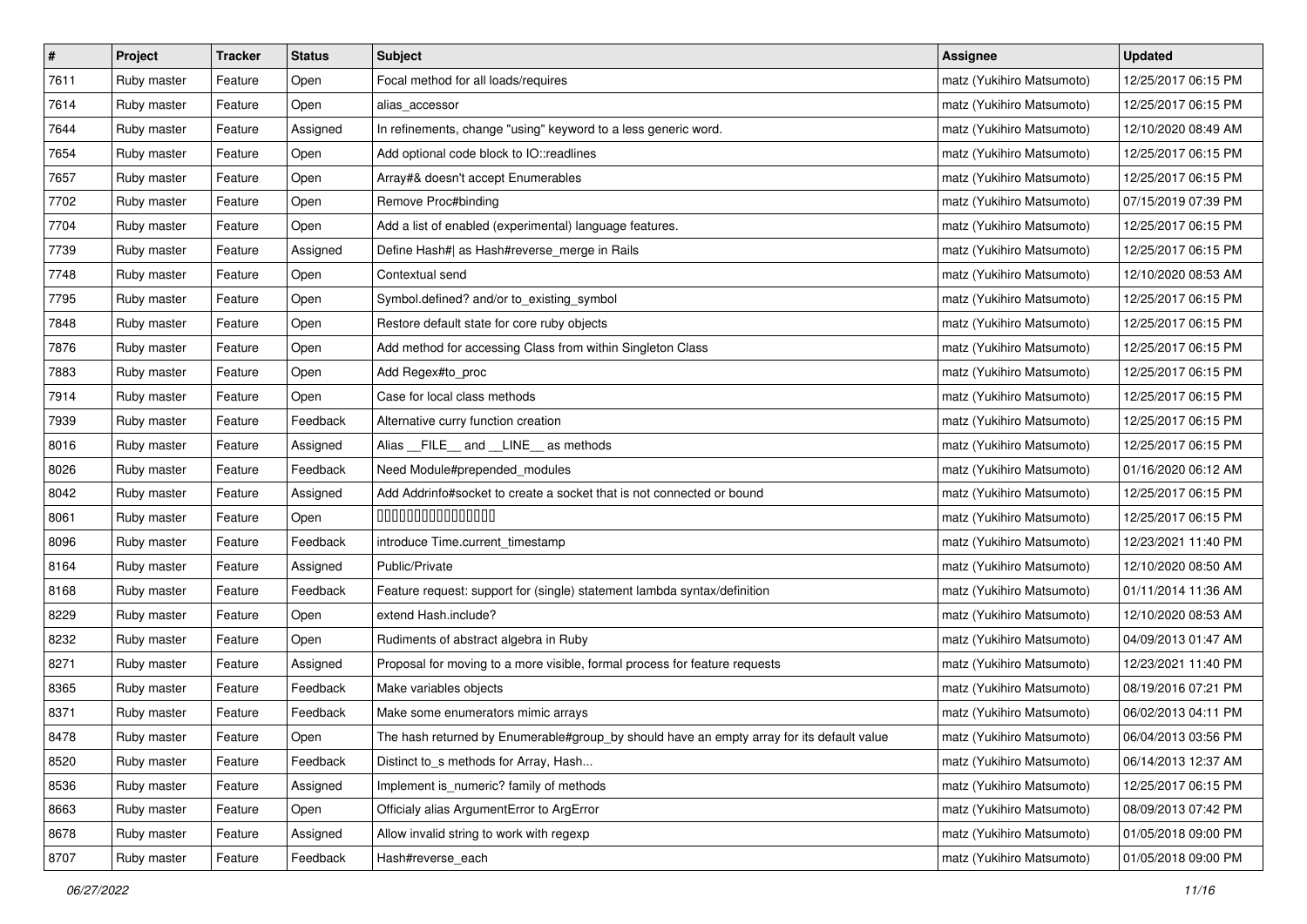| $\pmb{\#}$ | Project     | <b>Tracker</b> | <b>Status</b> | Subject                                                                                                                 | <b>Assignee</b>           | <b>Updated</b>      |
|------------|-------------|----------------|---------------|-------------------------------------------------------------------------------------------------------------------------|---------------------------|---------------------|
| 8804       | Ruby master | Feature        | Open          | ONCE syntax                                                                                                             | matz (Yukihiro Matsumoto) | 01/04/2020 08:26 PM |
| 8839       | Ruby master | Feature        | Assigned      | Class and module should return the class or module that was opened                                                      | matz (Yukihiro Matsumoto) | 12/28/2015 08:36 AM |
| 8850       | Ruby master | Feature        | Assigned      | Convert Rational to decimal string                                                                                      | matz (Yukihiro Matsumoto) | 12/25/2017 06:15 PM |
| 8948       | Ruby master | Feature        | Assigned      | Frozen regex                                                                                                            | matz (Yukihiro Matsumoto) | 12/20/2020 07:15 PM |
| 9023       | Ruby master | Feature        | Assigned      | Array#tail                                                                                                              | matz (Yukihiro Matsumoto) | 12/23/2021 11:40 PM |
| 9043       | Ruby master | Feature        | Open          | Add String#f method as shortcut for #freeze                                                                             | matz (Yukihiro Matsumoto) | 01/05/2018 09:00 PM |
| 9064       | Ruby master | Feature        | Feedback      | Add support for packages, like in Java                                                                                  | matz (Yukihiro Matsumoto) | 07/29/2014 02:07 AM |
| 9070       | Ruby master | Feature        | Open          | Introduce `---` as synonym of `end` keyword                                                                             | matz (Yukihiro Matsumoto) | 11/02/2013 03:23 AM |
| 9123       | Ruby master | Feature        | Open          | Make Numeric#nonzero? behavior consistent with Numeric#zero?                                                            | matz (Yukihiro Matsumoto) | 06/11/2019 12:55 PM |
| 9602       | Ruby master | Feature        | Feedback      | Logic with `Enumerable#grep`                                                                                            | matz (Yukihiro Matsumoto) | 12/01/2019 05:23 PM |
| 9614       | Ruby master | Feature        | Open          | ordering of non-Hash items which use st_ internally                                                                     | matz (Yukihiro Matsumoto) | 01/05/2018 09:00 PM |
| 9704       | Ruby master | Feature        | Open          | Refinements as files instead of modules                                                                                 | matz (Yukihiro Matsumoto) | 10/11/2016 06:36 PM |
| 9768       | Ruby master | Feature        | Assigned      | Method that is visible only within a certain module/class                                                               | matz (Yukihiro Matsumoto) | 04/25/2014 06:43 AM |
| 9816       | Ruby master | Feature        | Assigned      | 00000000000000000000                                                                                                    | matz (Yukihiro Matsumoto) | 10/28/2014 08:29 AM |
| 10042      | Ruby master | Feature        | Feedback      | Deprecate postfix rescue syntax for removal in 3.0                                                                      | matz (Yukihiro Matsumoto) | 12/10/2020 08:53 AM |
| 10064      | Ruby master | Feature        | Feedback      | &:symbol in when clause                                                                                                 | matz (Yukihiro Matsumoto) | 01/05/2018 09:01 PM |
| 10287      | Ruby master | Feature        | Open          | rename COLON3 to COLON2_HEAD.                                                                                           | matz (Yukihiro Matsumoto) | 07/27/2021 09:34 AM |
| 10355      | Ruby master | Feature        | Feedback      | Feature request: Module#prepended?(mod)                                                                                 | matz (Yukihiro Matsumoto) | 01/05/2018 09:01 PM |
| 10404      | Ruby master | Feature        | Open          | Allow individual finalizers to be removed with ObjectSpace.undefine_finalizer                                           | matz (Yukihiro Matsumoto) | 10/20/2014 08:14 AM |
| 10481      | Ruby master | Feature        | Assigned      | Add "if" and "unless" clauses to rescue statements                                                                      | matz (Yukihiro Matsumoto) | 01/18/2015 02:46 PM |
| 10489      | Ruby master | Feature        | Open          | Add inherit method for clearer and multiple inheritance                                                                 | matz (Yukihiro Matsumoto) | 12/10/2020 08:53 AM |
| 10498      | Ruby master | Feature        | Open          | Make `loop` yield a counter                                                                                             | matz (Yukihiro Matsumoto) | 01/05/2018 09:01 PM |
| 10541      | Ruby master | Misc           | Open          | Remove shorthand string interpolation syntax                                                                            | matz (Yukihiro Matsumoto) | 10/08/2015 05:44 PM |
| 10549      | Ruby master | Feature        | Open          | Deprecate each_with_index and each_with_object in favor of with_index and with_object                                   | matz (Yukihiro Matsumoto) | 07/27/2021 11:09 AM |
| 10574      | Ruby master | Feature        | Open          | Add String#Ichomp and String.Ichomp!                                                                                    | matz (Yukihiro Matsumoto) | 12/15/2014 04:34 PM |
| 11028      | Ruby master | Feature        | Assigned      | standalone running single file ( zipped archives of ruby code) running **without installation** using<br>" gem install" | matz (Yukihiro Matsumoto) | 04/04/2015 01:44 AM |
| 11087      | Ruby master | Feature        | Feedback      | Method to retrieve {local, global, instance} variables as a Hash                                                        | matz (Yukihiro Matsumoto) | 06/12/2015 09:13 AM |
| 11122      | Ruby master | Feature        | Open          | exception-free non-blocking Queue/SizedQueue operations                                                                 | matz (Yukihiro Matsumoto) | 05/06/2015 08:53 PM |
| 11181      | Ruby master | Feature        | Open          | Add a line directive to Ruby                                                                                            | matz (Yukihiro Matsumoto) | 01/26/2016 02:04 AM |
| 11307      | Ruby master | Feature        | Open          | exception-free non-blocking Queue#pop                                                                                   | matz (Yukihiro Matsumoto) | 06/25/2015 11:06 PM |
| 11390      | Ruby master | Feature        | Open          | Allow symbols starting with numbers                                                                                     | matz (Yukihiro Matsumoto) | 08/14/2015 05:23 AM |
| 11484      | Ruby master | Feature        | Feedback      | add output offset for readpartial/read_nonblock/etc                                                                     | matz (Yukihiro Matsumoto) | 09/25/2017 07:28 AM |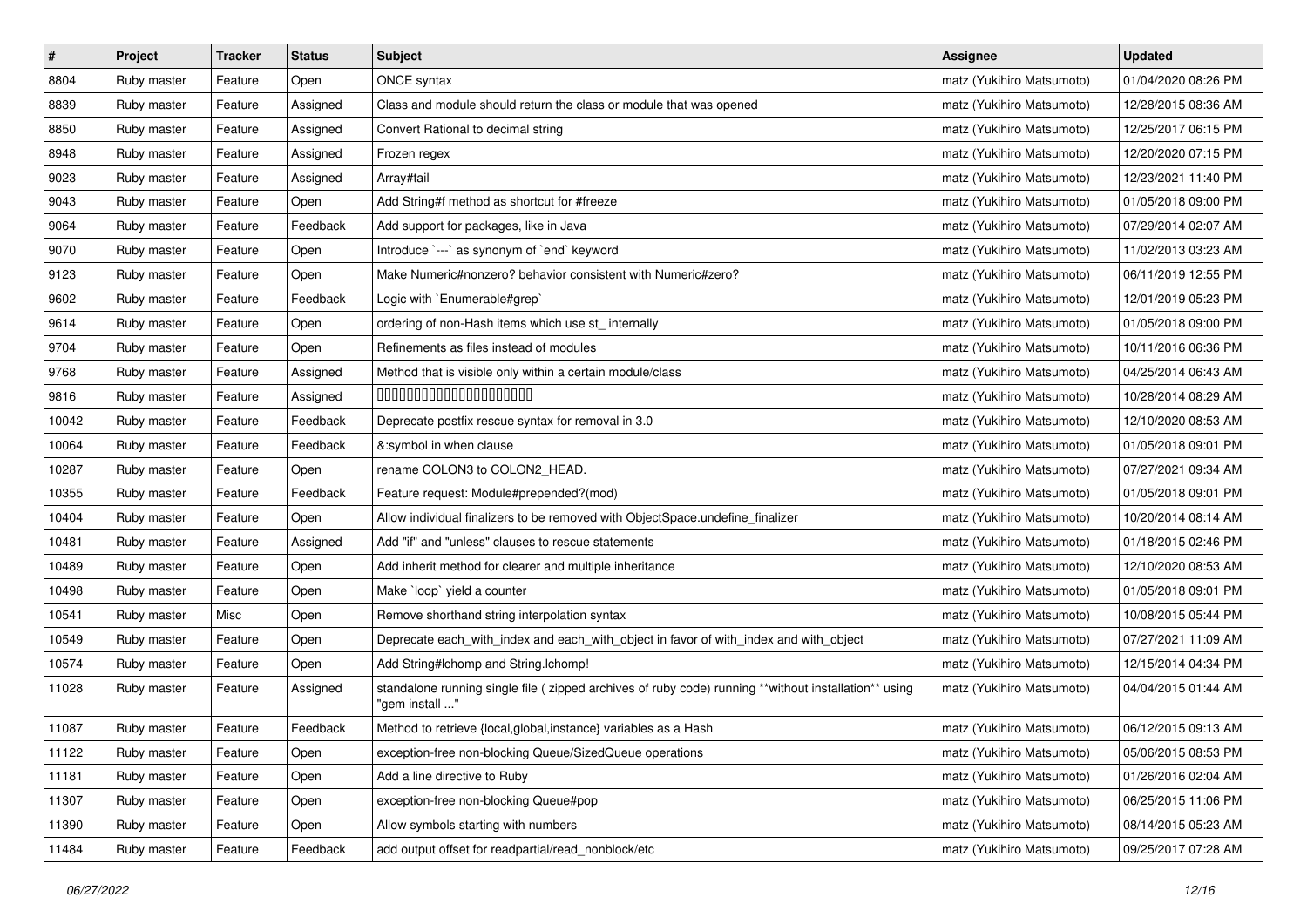| $\vert$ # | Project     | <b>Tracker</b> | <b>Status</b> | <b>Subject</b>                                                                                       | <b>Assignee</b>           | <b>Updated</b>      |
|-----------|-------------|----------------|---------------|------------------------------------------------------------------------------------------------------|---------------------------|---------------------|
| 11517     | Ruby master | Feature        | Open          | Queue enhancement - conditional pop                                                                  | matz (Yukihiro Matsumoto) | 09/17/2015 09:02 PM |
| 11518     | Ruby master | Feature        | Open          | Queue enhancement - promote! and promote_all!                                                        | matz (Yukihiro Matsumoto) | 09/17/2015 08:40 PM |
| 11627     | Ruby master | Feature        | Open          | make `nonzero` an alias of `nonzero?`                                                                | matz (Yukihiro Matsumoto) | 12/23/2021 11:43 PM |
| 11704     | Ruby master | <b>Bug</b>     | Assigned      | Refinements only get "used" once in loop                                                             | matz (Yukihiro Matsumoto) | 04/14/2016 02:45 AM |
| 11735     | Ruby master | Feature        | Open          | Porting String#squish and String#squish! from Ruby on Rails' Active Support                          | matz (Yukihiro Matsumoto) | 06/24/2016 08:02 AM |
| 11779     | Ruby master | <b>Bug</b>     | Feedback      | Module#using does not make sense as a method                                                         | matz (Yukihiro Matsumoto) | 06/17/2021 09:58 AM |
| 11816     | Ruby master | Feature        | Assigned      | Partial safe navigation operator                                                                     | matz (Yukihiro Matsumoto) | 04/14/2020 08:02 AM |
| 11882     | Ruby master | Feature        | Open          | Map or NamedMap                                                                                      | matz (Yukihiro Matsumoto) | 01/17/2021 01:31 PM |
| 12019     | Ruby master | Feature        | Open          | Better low-level support for writing concurrent libraries                                            | matz (Yukihiro Matsumoto) | 12/23/2021 11:43 PM |
| 12075     | Ruby master | Feature        | Feedback      | some container#nonempty?                                                                             | matz (Yukihiro Matsumoto) | 10/07/2021 03:11 AM |
| 12244     | Ruby master | Feature        | Open          | Add a way to `integer - integer % num`                                                               | matz (Yukihiro Matsumoto) | 05/17/2016 06:05 AM |
| 12306     | Ruby master | Feature        | Open          | Implement String #blank? #present? and improve #strip and family to handle unicode                   | matz (Yukihiro Matsumoto) | 07/22/2018 10:55 PM |
| 12543     | Ruby master | Feature        | Assigned      | explicit tail call syntax: foo() then return                                                         | matz (Yukihiro Matsumoto) | 04/18/2021 03:02 PM |
| 12745     | Ruby master | Feature        | Feedback      | String#(g)sub(!) should pass a MatchData to the block, not a String                                  | matz (Yukihiro Matsumoto) | 11/03/2021 11:46 PM |
| 12813     | Ruby master | Feature        | Assigned      | Calling chunk_while, slice_after, slice_before, slice_when with no block                             | matz (Yukihiro Matsumoto) | 12/06/2016 12:58 PM |
| 12861     | Ruby master | Feature        | Feedback      | super in a block can be either lexically or dynamically scoped depending on how the block is invoked | matz (Yukihiro Matsumoto) | 12/21/2016 05:20 PM |
| 13129     | Ruby master | Feature        | Assigned      | Refinements cannot refine method_missing and respond_to_missing?                                     | matz (Yukihiro Matsumoto) | 07/03/2021 10:45 PM |
| 13303     | Ruby master | Feature        | Feedback      | String#any? as !String#empty?                                                                        | matz (Yukihiro Matsumoto) | 02/23/2021 05:14 PM |
| 14128     | Ruby master | Feature        | Open          | Introduce Hash#delete default value                                                                  | matz (Yukihiro Matsumoto) | 11/25/2017 04:41 PM |
| 14397     | Ruby master | Feature        | Assigned      | public, protected and private should return their arguments instead of self                          | matz (Yukihiro Matsumoto) | 12/10/2018 07:08 AM |
| 14546     | Ruby master | Feature        | Open          | Hash#delete!                                                                                         | matz (Yukihiro Matsumoto) | 05/30/2018 08:24 PM |
| 14609     | Ruby master | Feature        | Open          | Let `Kernel#p` without an argument print the receiver                                                | matz (Yukihiro Matsumoto) | 02/08/2020 08:43 PM |
| 14724     | Ruby master | Feature        | Open          | chains of inequalities                                                                               | matz (Yukihiro Matsumoto) | 05/19/2018 01:06 AM |
| 14760     | Ruby master | Misc           | Open          | cross-thread IO#close semantics                                                                      | matz (Yukihiro Matsumoto) | 05/17/2018 08:21 AM |
| 14927     | Ruby master | Feature        | Open          | Loading multiple files at once                                                                       | matz (Yukihiro Matsumoto) | 09/18/2018 12:38 AM |
| 14982     | Ruby master | Feature        | Open          | Improve namespace system in ruby to avoiding top-level names chaos                                   | matz (Yukihiro Matsumoto) | 12/31/2021 05:39 PM |
| 15112     | Ruby master | Feature        | Open          | Introducing the short form of `STDERR.puts expr.inspect`.                                            | matz (Yukihiro Matsumoto) | 10/12/2018 02:02 AM |
| 15123     | Ruby master | Feature        | Feedback      | Enumerable#compact proposal                                                                          | matz (Yukihiro Matsumoto) | 10/30/2019 07:30 PM |
| 15192     | Ruby master | Feature        | Open          | Introduce a new "shortcut assigning" syntax to convenient setup instance variables                   | matz (Yukihiro Matsumoto) | 12/14/2021 06:42 PM |
| 15277     | Ruby master | Feature        | Open          | at exec                                                                                              | matz (Yukihiro Matsumoto) | 05/25/2020 01:09 AM |
| 15330     | Ruby master | Feature        | Open          | autoload_relative                                                                                    | matz (Yukihiro Matsumoto) | 06/19/2022 11:25 PM |
| 15445     | Ruby master | Feature        | Open          | Reject '.123' in Float() method                                                                      | matz (Yukihiro Matsumoto) | 01/10/2019 07:59 AM |
| 15723     | Ruby master | Misc           | Feedback      | Reconsider numbered parameters                                                                       | matz (Yukihiro Matsumoto) | 10/03/2019 07:16 PM |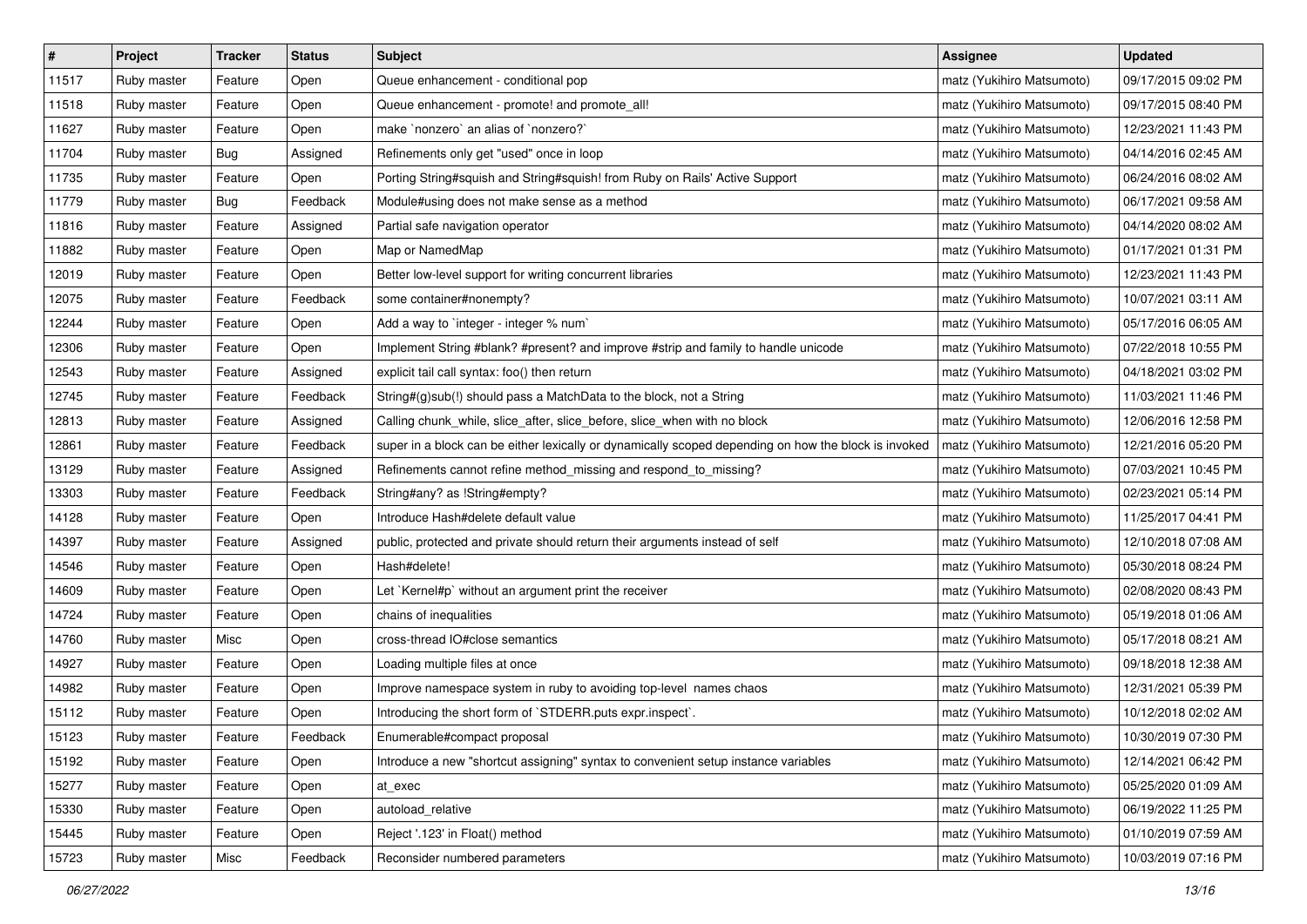| $\sharp$ | Project     | <b>Tracker</b> | <b>Status</b> | <b>Subject</b>                                                            | <b>Assignee</b>                         | <b>Updated</b>      |
|----------|-------------|----------------|---------------|---------------------------------------------------------------------------|-----------------------------------------|---------------------|
| 15764    | Ruby master | <b>Bug</b>     | Open          | Whitespace and control characters should not be permitted in tokens       | matz (Yukihiro Matsumoto)               | 04/22/2019 07:48 AM |
| 15837    | Ruby master | Feature        | Open          | Module#name_components                                                    | matz (Yukihiro Matsumoto)               | 05/08/2019 10:29 AM |
| 15991    | Ruby master | Feature        | Open          | Allow questionmarks in variable names                                     | matz (Yukihiro Matsumoto)               | 07/30/2019 03:57 AM |
| 16461    | Ruby master | Feature        | Assigned      | Proc#using                                                                | matz (Yukihiro Matsumoto)               | 12/10/2020 09:10 AM |
| 16495    | Ruby master | Feature        | Open          | Inconsistent quotes in error messages                                     | matz (Yukihiro Matsumoto)               | 06/15/2022 04:21 PM |
| 16630    | Ruby master | Misc           | Assigned      | Deprecate pub/ruby/*snapshot* and use pub/ruby/snapshot/* instead         | matz (Yukihiro Matsumoto)               | 02/27/2020 09:52 AM |
| 16894    | Ruby master | Feature        | Open          | Integer division for Ruby 3                                               | matz (Yukihiro Matsumoto)               | 05/18/2020 03:41 PM |
| 16986    | Ruby master | Feature        | Open          | Anonymous Struct literal                                                  | matz (Yukihiro Matsumoto)               | 01/15/2022 04:57 PM |
| 16992    | Ruby master | Feature        | Open          | Sets: officially ordered                                                  | matz (Yukihiro Matsumoto)               | 09/03/2020 02:08 PM |
| 17184    | Ruby master | Feature        | Open          | No stdlib function to perform simple string replacement                   | matz (Yukihiro Matsumoto)               | 02/23/2021 09:27 PM |
| 17265    | Ruby master | Feature        | Feedback      | Add `Bool` module                                                         | matz (Yukihiro Matsumoto)               | 10/26/2020 09:44 AM |
| 17279    | Ruby master | Feature        | Open          | Allow a negative step in Range#step with a block                          | matz (Yukihiro Matsumoto)               | 10/22/2020 02:23 AM |
| 17288    | Ruby master | Feature        | Open          | Optimize _send _call with a literal method name                           | matz (Yukihiro Matsumoto)               | 10/30/2020 12:17 AM |
| 17291    | Ruby master | Feature        | Assigned      | Optimize __send__ call                                                    | matz (Yukihiro Matsumoto)               | 01/12/2021 05:47 AM |
| 17785    | Ruby master | Feature        | Open          | Allow named parameters to be keywords                                     | matz (Yukihiro Matsumoto)               | 12/17/2021 06:10 PM |
| 17830    | Ruby master | Feature        | Open          | Add Integer#previous and Integer#prev                                     | matz (Yukihiro Matsumoto)               | 04/27/2021 11:35 PM |
| 17849    | Ruby master | Feature        | Open          | Fix Timeout.timeout so that it can be used in threaded Web servers        | matz (Yukihiro Matsumoto)               | 04/10/2022 06:26 AM |
| 18159    | Ruby master | Feature        | Open          | Integrate functionality of dead_end gem into Ruby                         | matz (Yukihiro Matsumoto)               | 06/17/2022 02:06 PM |
| 18439    | Ruby master | Feature        | Open          | Support YJIT for VC++                                                     | maximecb (Maxime<br>Chevalier-Boisvert) | 01/10/2022 11:29 PM |
| 3647     | Ruby master | Feature        | Feedback      | Array#sample(n, replace=false)                                            | mrkn (Kenta Murata)                     | 03/11/2020 02:09 AM |
| 5133     | Ruby master | Feature        | Assigned      | Array#unzip as an alias of Array#transpose                                | mrkn (Kenta Murata)                     | 12/25/2017 06:15 PM |
| 5179     | Ruby master | Bug            | Assigned      | Complex#rationalize and to_r with approximate zeros                       | mrkn (Kenta Murata)                     | 01/17/2020 03:00 AM |
| 5310     | Ruby master | Feature        | Assigned      | Integral objects                                                          | mrkn (Kenta Murata)                     | 12/25/2017 06:15 PM |
| 5522     | Ruby master | Feature        | Feedback      | Numeric#finite? UNumeric#infinite? UNumeric#nan? UUU                      | mrkn (Kenta Murata)                     | 12/10/2020 08:54 AM |
| 6857     | Ruby master | Feature        | Assigned      | bigdecimal/math BigMath.E/BigMath.exp R. P. Feynman inspired optimization | mrkn (Kenta Murata)                     | 12/25/2017 06:15 PM |
| 6973     | Ruby master | Feature        | Assigned      | Add an #integral? method to Numeric to test for whole-number values       | mrkn (Kenta Murata)                     | 12/25/2017 06:15 PM |
| 7321     | Ruby master | Feature        | Assigned      | Newton.#nsolve 00 2 00000000000                                           | mrkn (Kenta Murata)                     | 12/25/2017 06:15 PM |
| 8295     | Ruby master | Feature        | Assigned      | Float I Rational 0000000000000 BigDecimal 0000000                         | mrkn (Kenta Murata)                     | 12/25/2017 06:15 PM |
| 10782    | Ruby master | Feature        | Assigned      | Patch: Add constants for BigDecimal for ZERO, ONE, TEN                    | mrkn (Kenta Murata)                     | 05/21/2015 08:13 AM |
| 14476    | Ruby master | Feature        | Assigned      | Adding same_all? for checking whether all items in an Array are same      | mrkn (Kenta Murata)                     | 08/28/2020 01:10 PM |
| 16350    | Ruby master | Feature        | Assigned      | ArithmeticSequence#member? can result in infinite loop                    | mrkn (Kenta Murata)                     | 05/29/2020 10:26 PM |
| 17339    | Ruby master | Feature        | Assigned      | Semantic grouping with BigDecimal#to_s                                    | mrkn (Kenta Murata)                     | 12/20/2021 12:39 PM |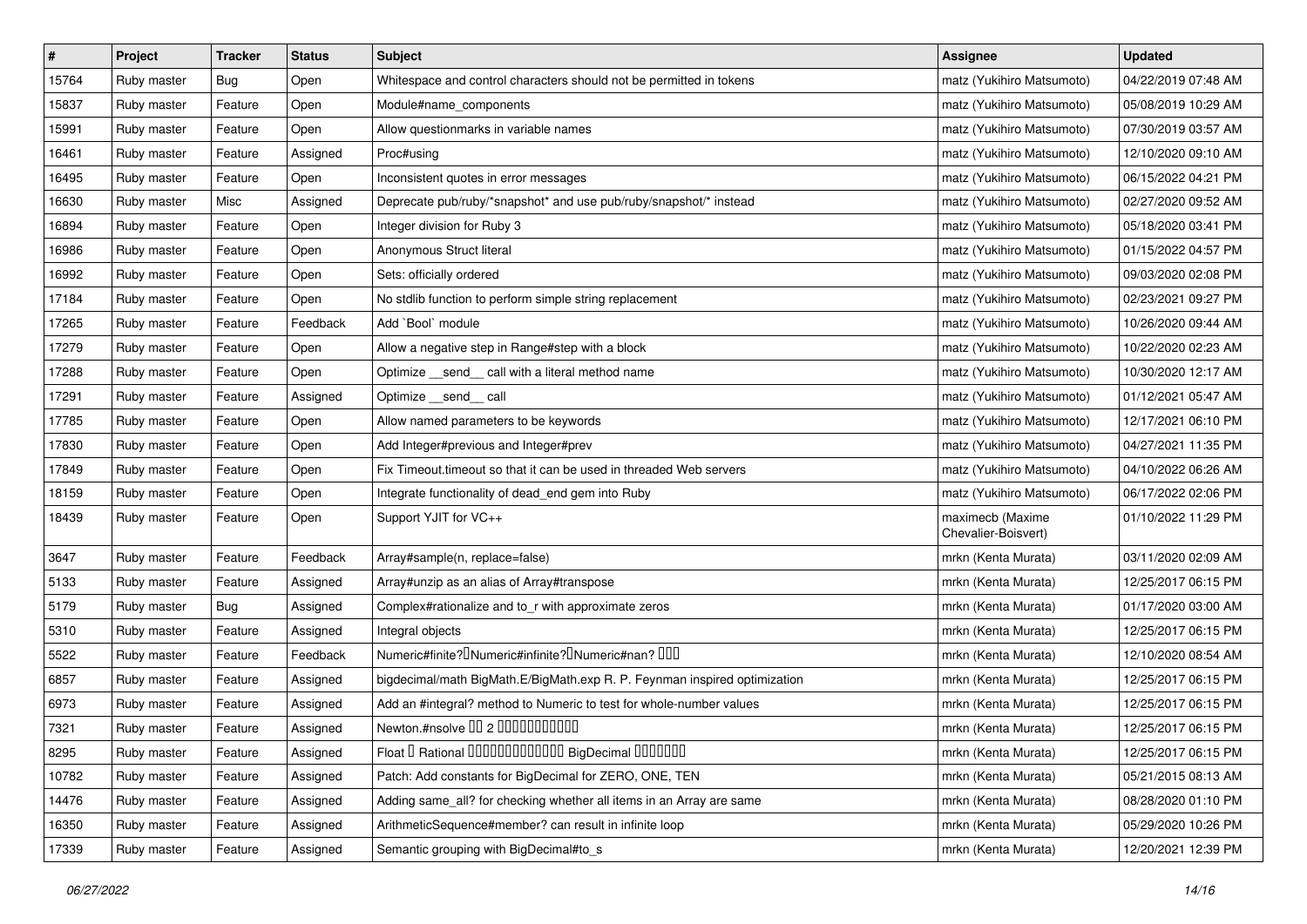| $\sharp$ | Project     | <b>Tracker</b> | <b>Status</b> | Subject                                                                                                      | <b>Assignee</b>         | <b>Updated</b>      |
|----------|-------------|----------------|---------------|--------------------------------------------------------------------------------------------------------------|-------------------------|---------------------|
| 18677    | Ruby master | Bug            | Assigned      | BigDecimal#power (**) returns FloatDomainError when passing an infinite parameter                            | mrkn (Kenta Murata)     | 04/20/2022 02:04 AM |
| 5654     | Ruby master | Feature        | Assigned      | Introduce global lock to avoid concurrent require                                                            | nahi (Hiroshi Nakamura) | 12/25/2017 06:15 PM |
| 3388     | Ruby master | Feature        | Feedback      | regexp support for start_with? and end_with?                                                                 | naruse (Yui NARUSE)     | 12/25/2017 06:02 PM |
| 5461     | Ruby master | Feature        | Assigned      | Add pipelining to Net::HTTP                                                                                  | naruse (Yui NARUSE)     | 12/25/2017 06:15 PM |
| 5764     | Ruby master | Feature        | Assigned      | Net::HTTP should assume HTTP/0.9 on unexpected responses                                                     | naruse (Yui NARUSE)     | 07/15/2019 05:06 PM |
| 6265     | Ruby master | Feature        | Assigned      | Remove 'useless' 'concatenation' syntax                                                                      | naruse (Yui NARUSE)     | 08/10/2016 02:36 AM |
| 7892     | Ruby master | Bug            | Open          | MIME encoding bug of NKF.nkf                                                                                 | naruse (Yui NARUSE)     | 12/25/2017 06:15 PM |
| 9020     | Ruby master | Feature        | Assigned      | Net::HTTPResponse predicate/query methods                                                                    | naruse (Yui NARUSE)     | 12/25/2017 06:15 PM |
| 10628    | Ruby master | Misc           | Open          | Peformance of URI module                                                                                     | naruse (Yui NARUSE)     | 12/26/2014 04:08 PM |
| 11526    | Ruby master | Bug            | Assigned      | Streaming HTTP requests are not idempotent and should not be retried                                         | naruse (Yui NARUSE)     | 07/01/2019 09:16 PM |
| 13221    | Ruby master | Feature        | Assigned      | [PATCH] gems/bundled_gems: add "curses" RubyGem                                                              | naruse (Yui NARUSE)     | 09/25/2017 06:32 PM |
| 15007    | Ruby master | Misc           | Open          | Let all Init xxx and extension APIs frequently called from init code paths be considered cold                | naruse (Yui NARUSE)     | 12/06/2018 11:05 AM |
| 15931    | Ruby master | Feature        | Open          | encoding for CESU-8                                                                                          | naruse (Yui NARUSE)     | 12/20/2019 05:42 AM |
| 15940    | Ruby master | Feature        | Open          | Coerce symbols internal fstrings in UTF8 rather than ASCII to better share memory with string literals       | naruse (Yui NARUSE)     | 07/30/2019 04:17 AM |
| 16559    | Ruby master | Feature        | Open          | Net::HTTP#request injects "Connection: close" header if #started? is false, wasting HTTP server<br>resources | naruse (Yui NARUSE)     | 05/28/2020 07:37 PM |
| 17111    | Ruby master | Feature        | Assigned      | Improve performance of Net::HTTPHeader#set_form by 40%                                                       | naruse (Yui NARUSE)     | 08/10/2020 05:36 AM |
| 17638    | Ruby master | Feature        | Assigned      | Support backtracing with the libbacktrace library                                                            | naruse (Yui NARUSE)     | 03/05/2021 03:40 PM |
| 18371    | Ruby master | Misc           | Assigned      | Release branches (release information in general)                                                            | naruse (Yui NARUSE)     | 03/23/2022 10:32 PM |
| 2324     | Ruby master | Feature        | Assigned      | Dir instance methods for relative path                                                                       | nobu (Nobuyoshi Nakada) | 12/25/2017 05:58 PM |
| 4924     | Ruby master | Feature        | Assigned      | mkmf have_header fails with C++ headers                                                                      | nobu (Nobuyoshi Nakada) | 12/25/2017 06:15 PM |
| 5174     | Ruby master | Feature        | Feedback      | Export ruby_init_prelude()                                                                                   | nobu (Nobuyoshi Nakada) | 12/25/2017 06:15 PM |
| 5317     | Ruby master | Bug            | Assigned      |                                                                                                              | nobu (Nobuyoshi Nakada) | 01/05/2018 09:00 PM |
| 6012     | Ruby master | Feature        | Assigned      | Proc#source_location also return the column                                                                  | nobu (Nobuyoshi Nakada) | 02/12/2019 07:49 AM |
| 6360     | Ruby master | Bug            | Assigned      | Debug information build even without requesting it                                                           | nobu (Nobuyoshi Nakada) | 01/05/2018 09:00 PM |
| 6769     | Ruby master | Feature        | Assigned      | rbinstall.rb: install both src and batch files separetely                                                    | nobu (Nobuyoshi Nakada) | 10/30/2015 12:38 PM |
| 7394     | Ruby master | Feature        | Assigned      | Enumerable#find ifnone parameter could be non-callable                                                       | nobu (Nobuyoshi Nakada) | 02/10/2021 09:32 AM |
| 7532     | Ruby master | Feature        | Assigned      | Hardcoded compiler location                                                                                  | nobu (Nobuyoshi Nakada) | 12/25/2017 06:15 PM |
| 7652     | Ruby master | Feature        | Feedback      | Add FreeMiNT support to Ruby                                                                                 | nobu (Nobuyoshi Nakada) | 12/25/2017 06:15 PM |
| 7745     | Ruby master | Feature        | Open          | lib/observer.rb: Observers are compared by identity                                                          | nobu (Nobuyoshi Nakada) | 12/25/2017 06:15 PM |
| 7840     | Ruby master | Bug            | Open          | Wdeclaration-after-statement is valid for C/ObjC but not for C++                                             | nobu (Nobuyoshi Nakada) | 06/02/2020 04:41 PM |
| 7964     | Ruby master | <b>Bug</b>     | Assigned      | Writing an ASCII-8BIT String to a StringIO created from a UTF-8 String                                       | nobu (Nobuyoshi Nakada) | 01/05/2018 09:00 PM |
| 8270     | Ruby master | Feature        | Open          | Ruby should build without thread support (aka minix)                                                         | nobu (Nobuyoshi Nakada) | 12/10/2020 08:53 AM |